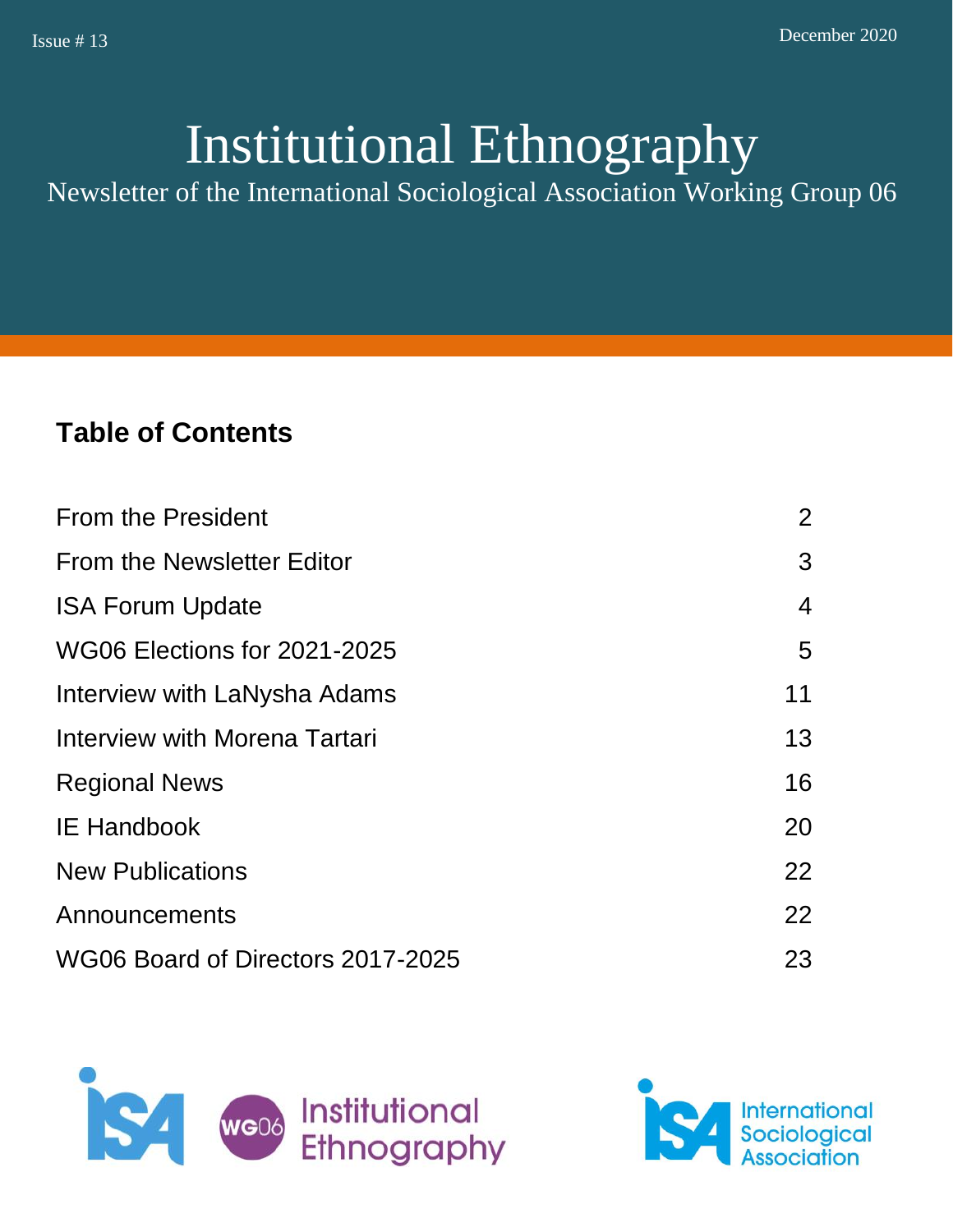# **From the President…**

it's hard to believe that four years have gone by since I began serving as President of what was then TG06 – and is now WG06 (we've moved up in institutional status). These have been exciting years of continuing growth in our international IE network, marked by the establishment of several regional IE groups who are actively promoting IE and supporting IE researchers in their regions. In celebration of our international community, I am sharing a photo I made this summer in my garden: I call it *Circumnavigating the Globe Thistle*

As this four-year term of office draws to a close, two officers are stepping down, and I want to take this opportunity to recognize their contributions. **Suzanne Vaughan** was one of the founders of TG06 back in 2011, and she has served as Secretary/Treasurer for the past



nine years. My term as President would not have gone nearly so smoothly without her institutional knowledge of ISA processes and TG/WG06 statutes. **Eric Mykhalovskiy** came on as Vice-President four years ago, and in that time he has developed the newsletter into a richly informative vehicle that plays a key role in keeping us connected and aware of what other IE researchers are doing. It has been a pleasure and an honour to work with both of them. Thank you, Suzanne and Eric! My warm thanks also go out to the two Board members who are stepping down: **Lois André-Bechely** and **Laura Ferreño**.

I am offering to stay on as President for another term, but eagerly hoping that former Board member **Frank Wang** will be elected to join me as Co-President and eventually take over more of the presidential duties when his very active workload allows. Former Board member **Debra Talbot** is standing for election as Secretary/Treasurer and our current Program Coordinator, **Rebecca Lund**, is standing for Vice-President. There are terrific new recruits to join continuing Board member **Kjeld Høgsbro**: **LaNysha Adams**, **Adriana Suárez-Delucchi**, and **Morena Tartari**. What a great international and trans-generational team! I am looking forward to this next stage in the development of our international IE network.

Stay safe and be well. I hope to see many of you virtually at the ISA Online Forum in February.

Liza McCoy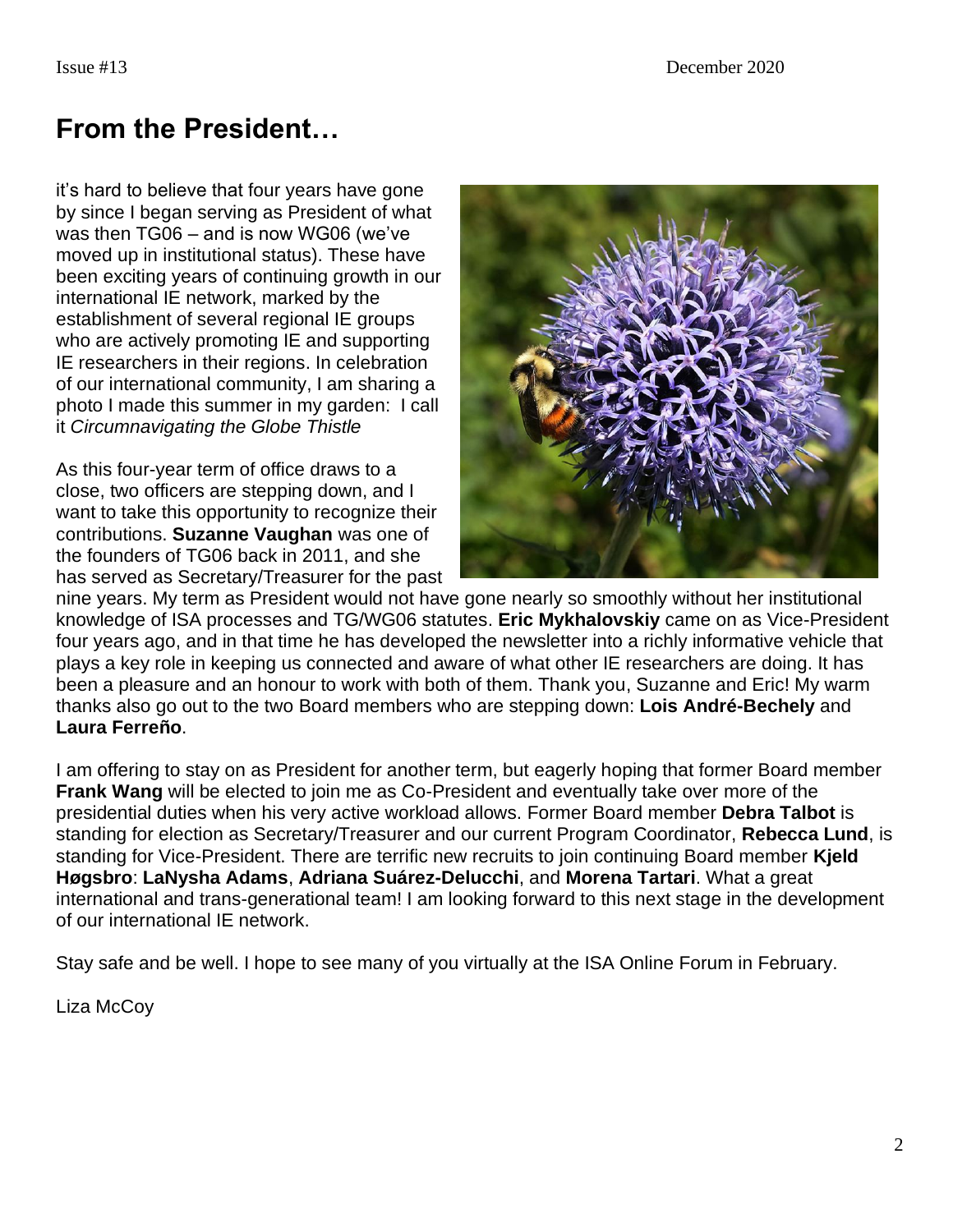# **From the Newsletter Editor…**

Welcome to the 13<sup>th</sup> issue of what is now the ISA WG06 newsletter. Over the past four years I've enjoyed working on the newsletter and have appreciated the many contributions of our members as we continue to develop the newsletter as a way to communicate with one another about IE and about the activities and accomplishments of our members. Many thanks to Leigha Comer and our other editorial committee members for their support and involvement over the years. I would also like to single out Liza McCoy for her steady engagement and guidance and for her extraordinary efforts in pulling this issue together. I'm very pleased that Rebecca Lund has stepped forward as a candidate for WG06 Vice-President. Pending a successful election result, she will take over the editorship of the newsletter as part of her VP responsibilities. It is heartening to know that the newsletter will be in such capable hands.

In addition to our regular greetings from our President, Liza McCoy, this issue includes an update from Rebecca Lund on the ISA WG06 conference program. You'll also find information on the WG06 election process and statements from our candidates. In our "Getting to Know our Members" section you can read interviews with new WG06 member LaNysha Tufuga Adams, current IE Division Chair at the Society for the Study of Social Problems, and Morena Tartari, who talks about efforts underway to develop a European IE network. The newsletter also features regional IE news from Norway, Australia, Brazil, and the UK, highlighting the growing global reach of IE. Finally, you can read an update about Paul Luken and Suzanne Vaughan's soon-to-be-released anthology on IE which is being published by Palgrave and Nerida Spina's new book *Data Culture and the Organisation of Teachers' Work: An Institutional Ethnography* published in 2020 by Routledge.

As always, please remember that in order for the newsletter to be a continued success we need to hear from you. We want to hear about your ideas for content and we want to share information about your publications, your research, readings that you've done, conferences that are upcoming or that you've attended, career milestones and accomplishments, scholarly events and other matters of interest to your WG06 colleagues. If there's something you'd like to see happen in the newsletter send an email to me or, following the election, to Rebecca Lund (rebecca.lund@stk.uio.no) with your suggestions. And if you'd like to be featured in our Getting to Know Our Members section send us a bio. Don't be shy. This is your newsletter!

Eric Mykhalovskiy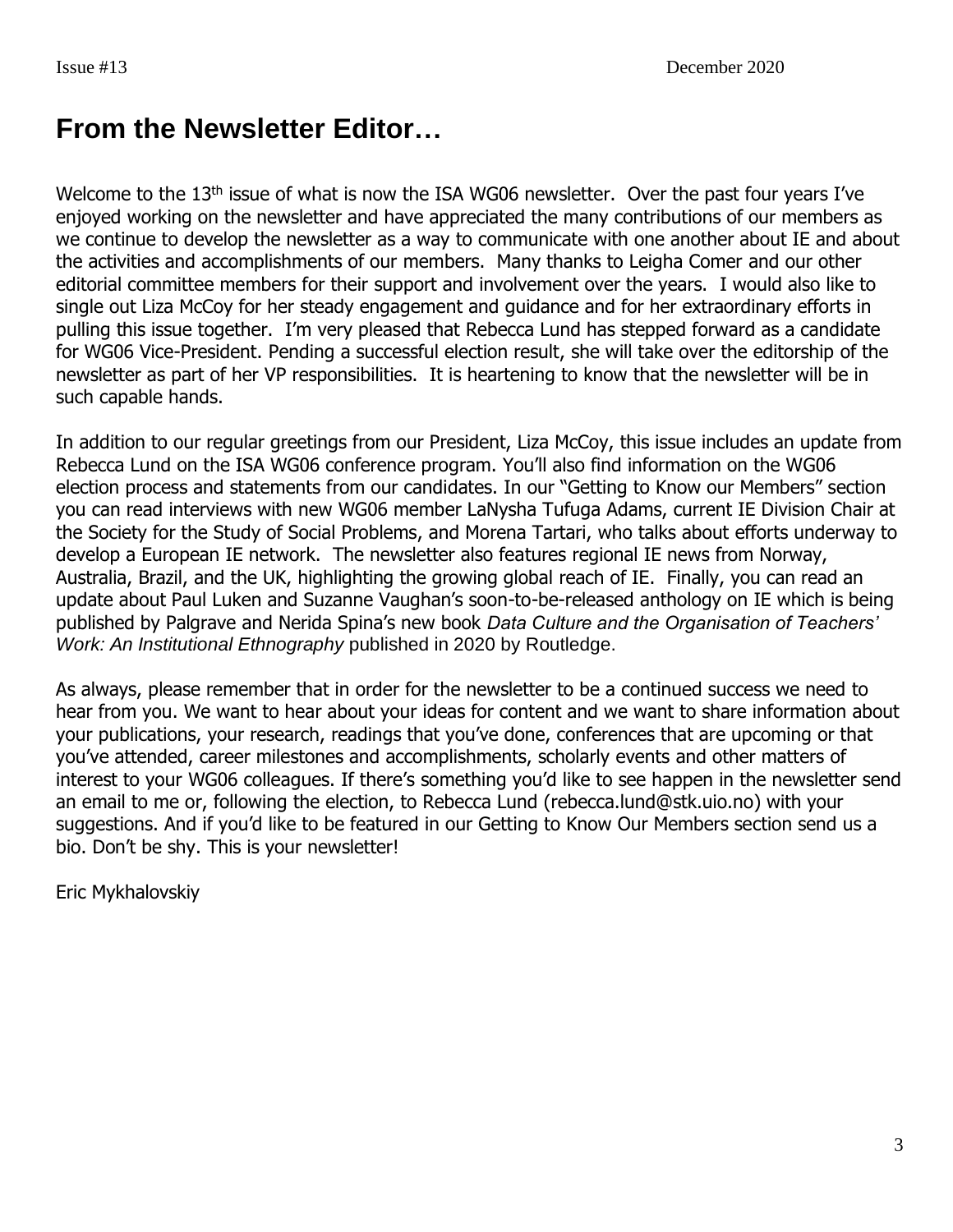# **Update on the ISA conference WG06 program**

#### **From Rebecca Lund, Program Coordinator**



As most of you will (hopefully!) have learned by now, the ISA Forum in Porto Alegre has been digitalized as a result of the ongoing global pandemic. Online conferencing has its possibilities and limitations. The good news is that the conference fee has been lowered, travel costs cancelled (making the conference more inclusive and affordable for more people), and not least, we are contributing to the reduction of the massive carbon footprint otherwise made by privileged academic tourists

on an annual basis. While we unfortunately cannot gain from the creative and energizing benefits of meeting physically/face-to-face, we will still get the chance to listen in on and discuss all the interesting IE research being carried out across the globe, re-establish existing connections and perhaps make some new ones.

The bad news is that the time zones are difficult to coordinate. For symbolic reasons the conference is held in Porto Alegre time, which makes it particularly inconvenient for WG06 participants from Australia, New Zealand and Taiwan.

In responding to the need for taking into consideration time-zone differences when reorganizing conference sessions, some sessions have been merged and themes mixed. But overall, the program remains pretty much unchanged as we only had a few paper withdrawals and no session withdrawals. WG06 includes presenters from India, Brazil, Chile, Taiwan, Australia, New Zealand, USA, Canada, UK, Belgium, France, Denmark and Norway (did I miss anyone?) giving papers on a wide range of themes. We have three sessions on health care and mental health social services, two sessions on the social organization of knowledge, one session on educational settings, and one on theoretical hybrids and thinking differently with/about IE. Finally, we have two exciting panel discussions. "The work of Social Justice activism and the Ontology of the Everyday" focuses particularly on anti-racism and the indigenous critique of colonialism and capitalist exploitation of the earth. The session is organized by Liz Brulé and Suzanne Vaughan, offering contributions and perspectives from Asia, Canada and Latin America. "The Premise and Promise of Institutional Ethnography" offers a transgenerational and trans-continental discussion of the challenges of doing IE and how we can draw on IE to question conventional research practice and change the conditions of our lives. The panel is organized by Sarah Murru, Emily Springer and Adriana Suárez-Delucchi.

The only thing left is to encourage all to visit as many sessions as possible, and to participate actively in commenting and discussing the presentations. Our digital connecting and engagement are very important, not least for PhD students and new members of WG06.

See you in February.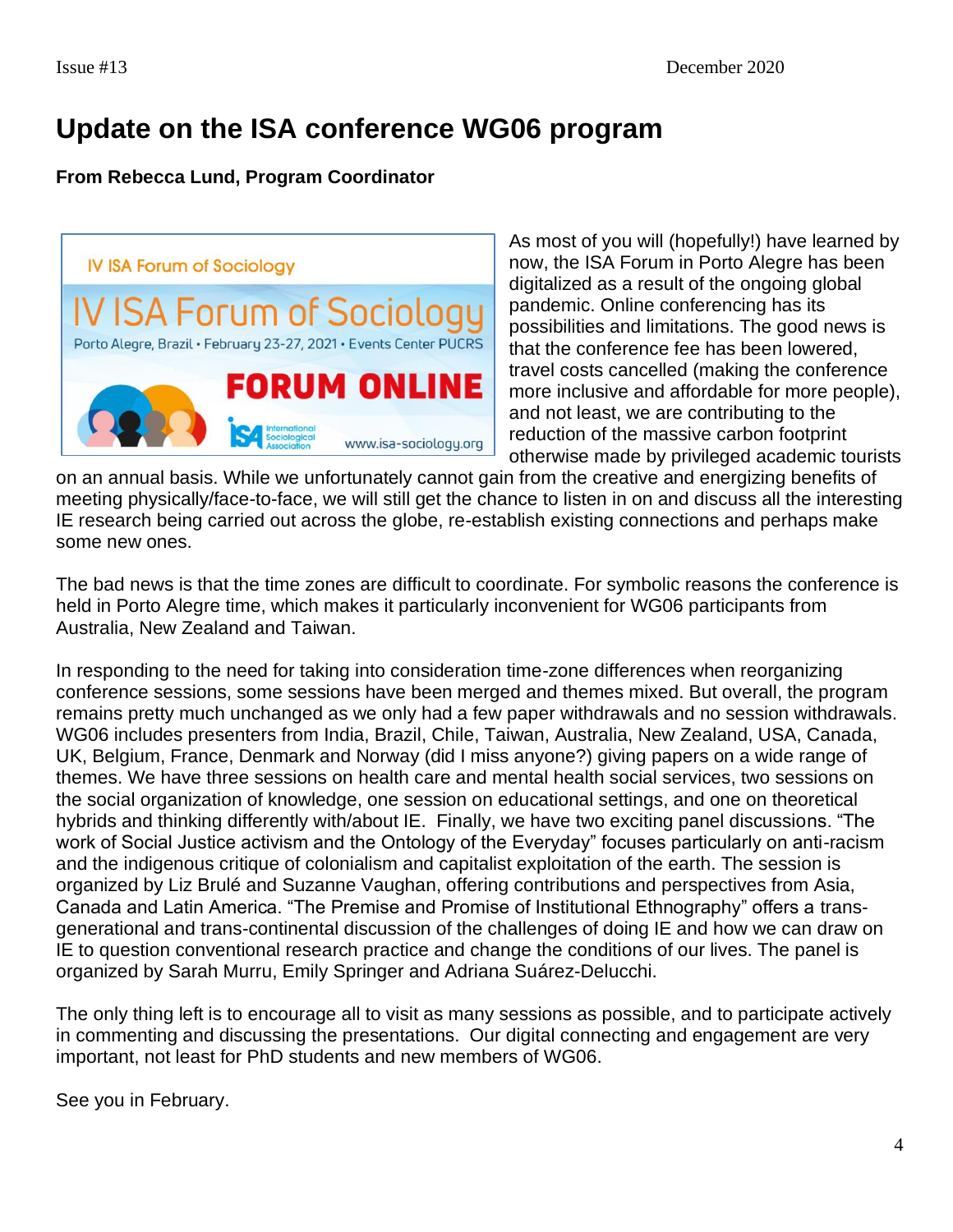# **WG06 Elections: Time to elect a new board and officers**

We are preparing for our election of officers for the ISA Working Group on Institutional Ethnography. The next term of office will go from **January 2021 to December 2025**.

The Nominations Committee (Eric Mykhalovskiy and Suzanne Vaughan, with Liza McCoy) is grateful to the WG06 members who expressed interest in standing for offices, and we are very pleased with the slate of candidates that are being presented to you in this issue.

We have two nominees to share the presidency (something new for this election cycle); for all other positions there is one nominee. The nominees are scholars from a mixture of disciplines who reside in different regions of the globe and are at various stages in their careers.

The offices and candidates proposed are the following:

| President:                 | Liza McCoy, University of Calgary, Canada                            |
|----------------------------|----------------------------------------------------------------------|
| Co-President:              | Frank T. Y. Wang, Chengchi University, Taiwan                        |
| <b>Vice-President</b><br>÷ | Rebecca Lund, Centre for Gender Research, University of Oslo, Norway |
| Secretary-Treasurer:       | Debra Talbot, University of Sydney, Australia                        |
| <b>Board Member:</b>       | LaNysha Adams, Edlinguist <sup>®</sup> Solutions LLC, USA            |
| <b>Board Member:</b>       | Kjeld Høgsbro, Aalborg University, Denmark                           |
| <b>Board Member:</b>       | Adriana Suarez-Delucchi, Bristol University, UK                      |
| Board Member:              | Morena Tartari, University of Antwerp, Belgium                       |

### **Election process**

The election will be conducted using a secure voting app (ElectionRunner). The link to the ballot will arrive shortly in your email. Please complete your ballot within three weeks. Newly elected officers will be announced in December and they will begin their terms on January 1, 2021.

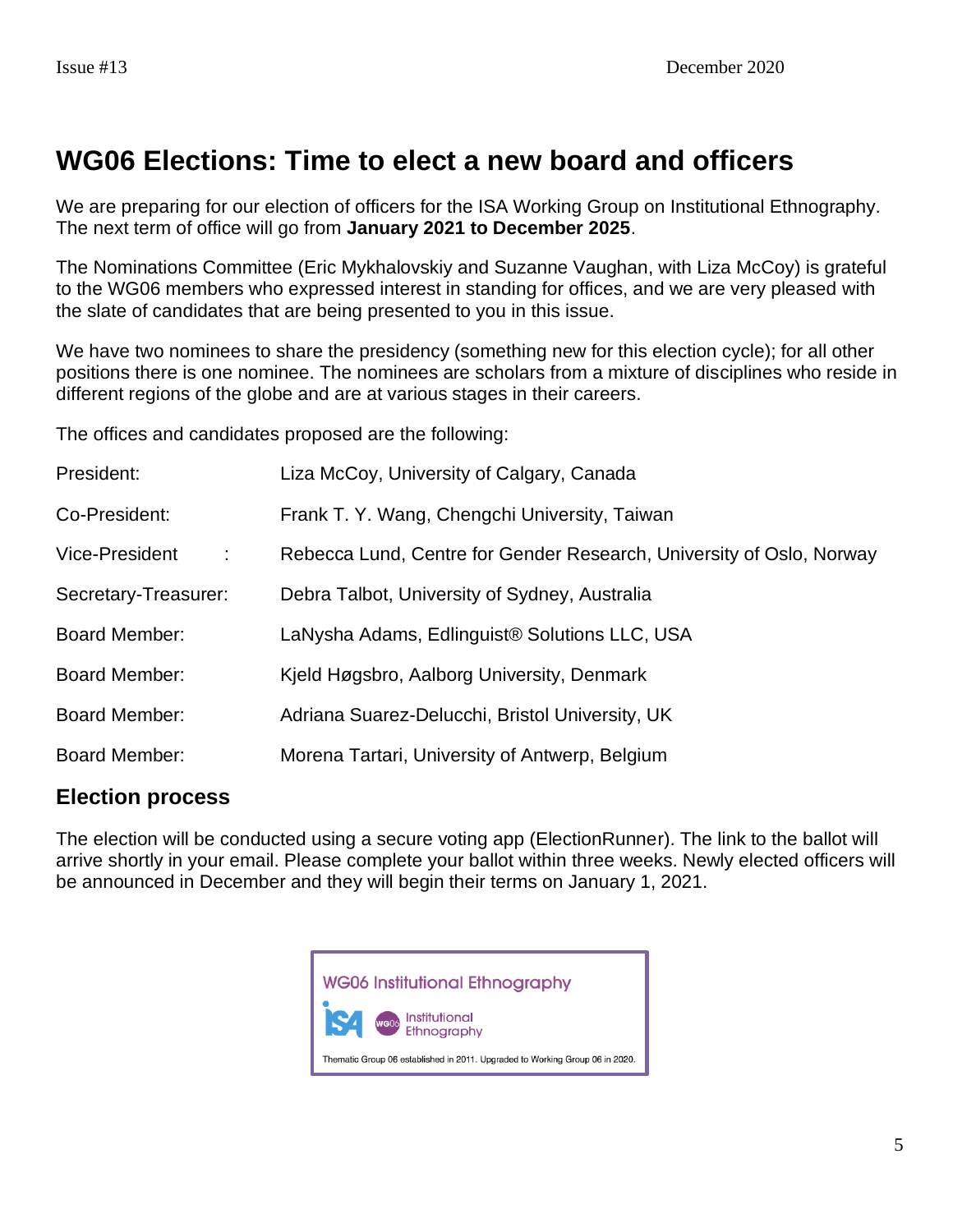### **The Slate of Candidates for 2021-2025**

The following candidates for the Board have all been approved by the Nominations Committee.

#### *For the office of President:*

### **Liza McCoy**

University of Calgary, Canada

Liza McCoy is Associate Professor of Sociology at the University of Calgary in Alberta, Canada. She studied under Dorothy E. Smith and has participated in the international network of institutional ethnographers for over 30 years. Her current research areas are migration, specifically the settlement and employment of immigrant women in Canada, ageing, and photographic representation; she also engages in visual research. For the past four years she has served as President of what is now the ISA Working Group on Institutional Ethnography.

*For the office of Co-President:*

#### **Frank T. Y. Wang**

National Chengchi University/Transitional Justice Committee, Taiwan

Frank T.Y. Wang is professor in the Graduate Institute of Social Work, National Chengchi University, Taiwan. In May 2020, due to his long-standing work on human rights, he has been appointed by the Taiwanese government as a member of Transitional Justice Committee to design and implement a healing program for the victims and their families of political violence during the period of Martial Law (1947-1992). He has been teaching social work at graduate program for 21 years. He earned his Ph.D. in social work from U. of Toronto in Canada in 1998, and his MSW from Columbia University in USA in 1990. He studied with Dorothy Smith and applied institutional ethnography in his PhD thesis.

He is the first public gay academic in Taiwan. His course on LGBT+ in NCCU, adopting story-telling to promote reflexive conversation, won the First Award of the First Dialogue Impact in 2019 from CP Yen Foundation. He initiated an oral history interview project for elderly LGBT in collaboration with Tungzhi (LGBT+) Hotline, publishing the first book on elderly gay men in Taiwan in 2010 and another one on elderly lesbian in 2020.

He has published 66 peer-reviewed journal articles and 47 book chapters and reports. He has been involved in editorial work of eight journals both in English and Chinese, including *China Journal of Social Work, Social Work and Policy Studies*: *Social Justice, Practice and Theory*, *International Journal of Care and Caring*, *Journal of Life Education*, *Transnational Social Review*, *Soochow Journal of Social Work*, *Taiwan: Radical Quarterly*, *Hong Kong Journal of Social Work*. He was the editor in chief for *Taiwan Radical Quarterly in Social Science* (2009-2012), the leading journal of critical scholarship in Taiwan.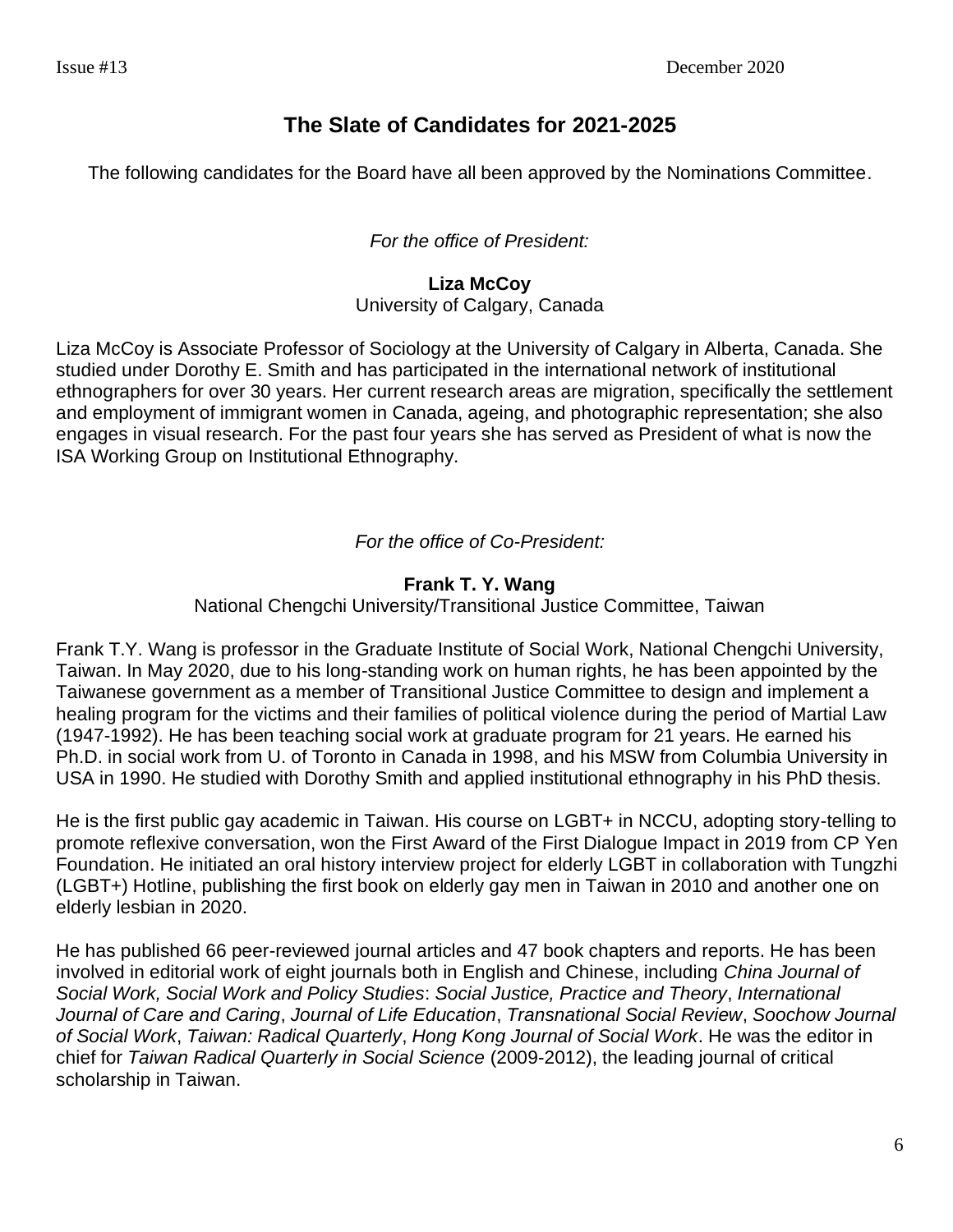Dr. Frank T.Y. Wang is the leading figure in promoting institutional ethnography in Taiwan. After his return to Taiwan, he involves in social activism by applying IE into his teaching. Through his arrangement, Dorothy Smith visited Taiwan twice in 2005 and 2012. Frank Wang organized a study group of twenty scholars during 2015-16, building an active IE community and leading to the first book on IE in Chinese edited by Frank Wang and Li-Fang Liang and published in 2020. He has been an active member of IE community. He has been a member of Society of Study for Social Problems since 2007 and a member of International Sociological Association since 2014. He is currently a board member of Institutional Ethnography Working Group in ISA.

#### *For the office of Vice-President:*

#### **Rebecca Lund**

Centre for Gender Research, University of Oslo, Norway

Rebecca Lund, based at the Centre for Gender Research at the University of Oslo in Norway, has been working with IE and been involved in IE network activities since starting her PhD in 2010. She currently acts as coordinator for the very active Nordic Network of Institutional Ethnography; she has co-edited a recent book on Institutional Ethnography in the Nordic Region published by Routledge in 2019; and has taught/co-planned PhD courses on Institutional Ethnography; and published work about (or drawing on) IE. In the context of ISA TG/WG06 Lund has presented her own research, acted as discussant, session organizer and most currently as coordinator for the TG/WG in relation to the conference in Porto Allegro, Brazil (now digitalized).

#### *For the office of Secretary/Treasurer:*

#### **Debra Talbot**

University of Sydney, Australia

Debra Talbot have been a member of the TG/WG06 and a board member since her first ISA conference in Vienna, 2016. Her contact with the Canadian IE community began, however, in 2014 when she co-organised Lindsay Kerr's visit to Australia to present IE workshops in Sydney and Adelaide. Attending Dorothy and Susan's workshop at OISE and the ISA Toronto, 2018 conference expanded her international connections and supported a stimulating exchange of ideas in a continuing collegial network. At the University of Sydney, she convenes a fledgling IE reading group. She is a member of the editorial board for the new University of Toronto publication series Institutional Ethnography: Ruling in the 21st Century: Exploration and Critique.

Her empirical research focuses on the link between teachers' learning and the learning of their students. She employs IE to examine the ways in which teacher and student learning is externally governed by regimes of accountability but differently enacted at the frontline of teacher and student work. Full list of publications available at: [https://www.sydney.edu.au/arts/about/our-people/academic](https://www.sydney.edu.au/arts/about/our-people/academic-staff/debra-talbot.html)[staff/debra-talbot.html.](https://www.sydney.edu.au/arts/about/our-people/academic-staff/debra-talbot.html)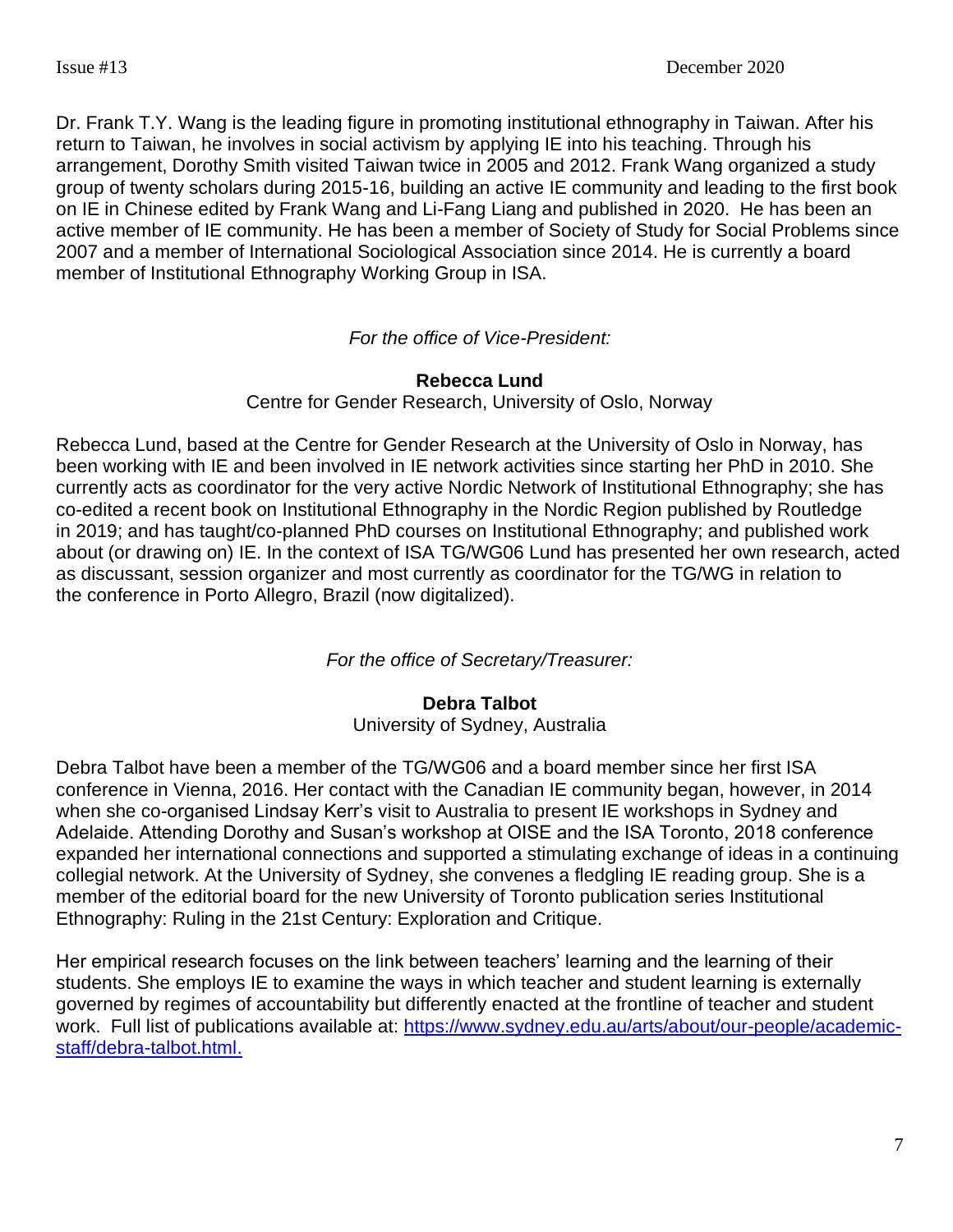#### *For the office of Member of the Board:*

**LaNysha Adams** Edlinguist® Solutions LLC, USA

Elected by the Institutional Ethnography (IE) community to serve as Chair of the IE Division at the Society for the Study of Social Problems, Dr. LaNysha Adams' efforts to grow the IE Division during the COVID-19 global pandemic have done well, and she was even able to create a "Pay IE Forward" Initiative where student memberships are sponsored by other generous IEers. As Chair, she holds monthly membership meetings and has increased the Division's presence in online communities around the world. In her dissertation, "An Institutional Ethnographic Account of Mandatory Professional Development in New Mexico," analyses of interview, institutional text, and survey data revealed that the effects of state power, or ruling relations, within the institution of mandatory professional development are achieved through moments of text activation that join together teachers and educational stakeholders in diverse, yet coordinated sequences of action focused on external compliance mandates rather than teachers' needs and input.

Dr. LaNysha Adams serves as Chief Technology Officer at Edlinguist Solutions, bringing more than 15 years of experience from her roles as an educator teaching English to speakers of other languages (TESOL), education policy analyst, and applied researcher. An award-winning consultant, Dr. Adams' work has been recognized as a key part of Edlinguist Solutions' success as one of the most innovative companies in Washington, DC for its people first + technology + process integration for two consecutive years. As an active member of key professional research, program evaluation, and coaching associations, she is also a certified dissertation coach with expertise in administering the Myers-Briggs Type Indicator Assessment, Learning Styles, and the Benchmarks 360-degree Assessment Suite. Dr. Adams holds a Ph.D. in Language, Literacy, and Sociocultural Studies from the University of New Mexico, M.A. in Teaching English to Speakers of Other Languages/Applied Linguistics from Teachers College, Columbia University, and a B.A. in Linguistics & Rhetoric from California State University, San Marcos.

*For the office of Member of the Board:*

#### **Kjeld Hogsbro**  Aalborg University, Denmark

Kjeld Høgsbro**,** Professor of Social Work at Aalborg University, has published books on disabilities, mental illness, social work and community development in Denmark. His research comprises institutional ethnographies of specific rehabilitation programs for people with cognitive difficulties. He has been strongly inspired by institutional ethnography when investigating national programs for people with mental illness, substance abuse, homelessness, ADHD and Autism in a period between 2002 and 2016. These investigations had an impact on services as well as professional discourses. He has recently published a book comprising the methodological challenges and experiences from these investigations (*How to conduct ethnographies of institutions for people with cognitive difficulties*, Routledge). Previously, he has published an article about IE and single agency studies of rehabilitation programs in the *Scandinavian Journal of Disability Research* and one about IE and the tradition for applied sociology in *Nordic Social Work Research*, plus a chapters on IE for people in a vulnerable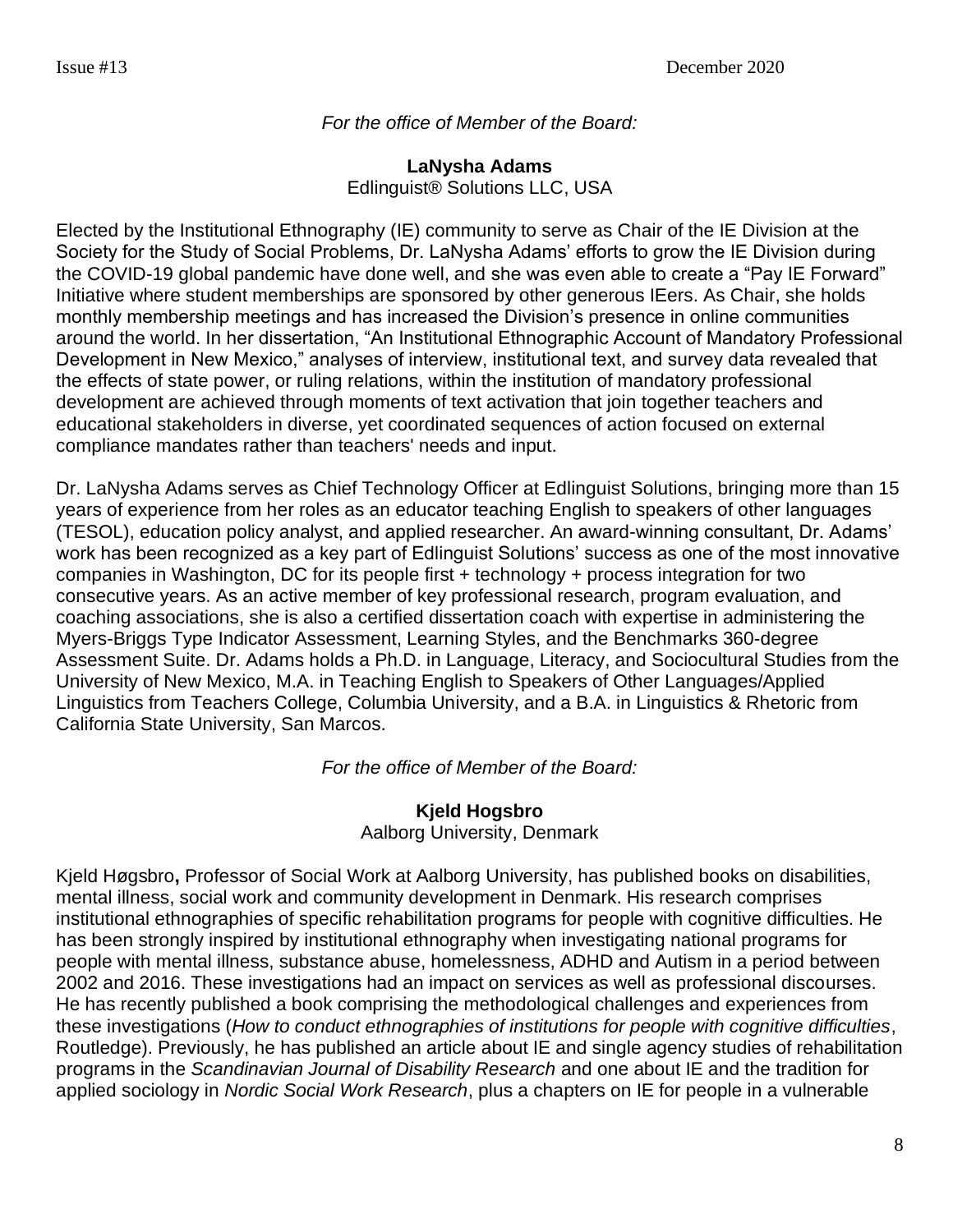situation in an edited book published by Ian Shaw and Kjeld Høgsbro, *Social Work and Research in Advanced Welfare States* (Routledge), and a chapter in an edited book about IE in the Nordic by Lund and Nilsen*.* He is a member of the Nordic Network and has been a board member of both the Research Committees on Sociology of Mental Health and the Thematic Group on Institutional Ethnography of The International Sociological Association and attended assemblies of IE, both in SSSP and ISA. He recently was selected as chairman of the Danish part of NNDR (Nordic Network of Disability Research).

*For the office of Member of the Board:*

#### **Adriana Suárez-Delucchi**

Bristol University, UK

Adriana Suarez-Delucchi studied Geography in Chile, where she was born and raised. She developed an interest in socio-environmental conflicts and rural livelihoods, and merges insights from different disciplines to enrich conversations about social and environmental justice in conservation initiatives.

She came across Institutional Ethnography when doing her doctoral research at Bristol University (in the UK). She used this approach to explore the organisation of community water management in rural Chile and its relation to the wider neoliberal context of water management in the country. She empirically examined the work processes and textual practices that connect people´s activities in multiple settings to create what is known as the Rural Drinking Water programme wherein "community water management" takes place. A specific water delivery project in North Central Chile served as the starting point for this inquiry. Through the use of IE, she was able to show how water management texts frame essential aspects of institutional actions where people apply for water access. She also explained how the categories of "vulnerability" and "water rights" are fundamental in ruling differential access to drinking water.

She currently working as a Research Associate at Bristol University with a team of entomologists and botanists. She is looking at the social organisation of agro-ecological projects offered to farmers in the Colombian Amazon, which aim at reducing deforestation by intensifying cattle raising in deforested areas.

In November 2020, together with two other colleges (Órla Murray and Liz Ablett) she organized an online IE workshop for post-graduate students from the South West of England where IE is not (yet!) widely known. The workshop was fully booked in only 3 days. She and her colleagues have had requests to run another workshop which they will try to organise in the near future, this time for Early Career Researchers and senior academics.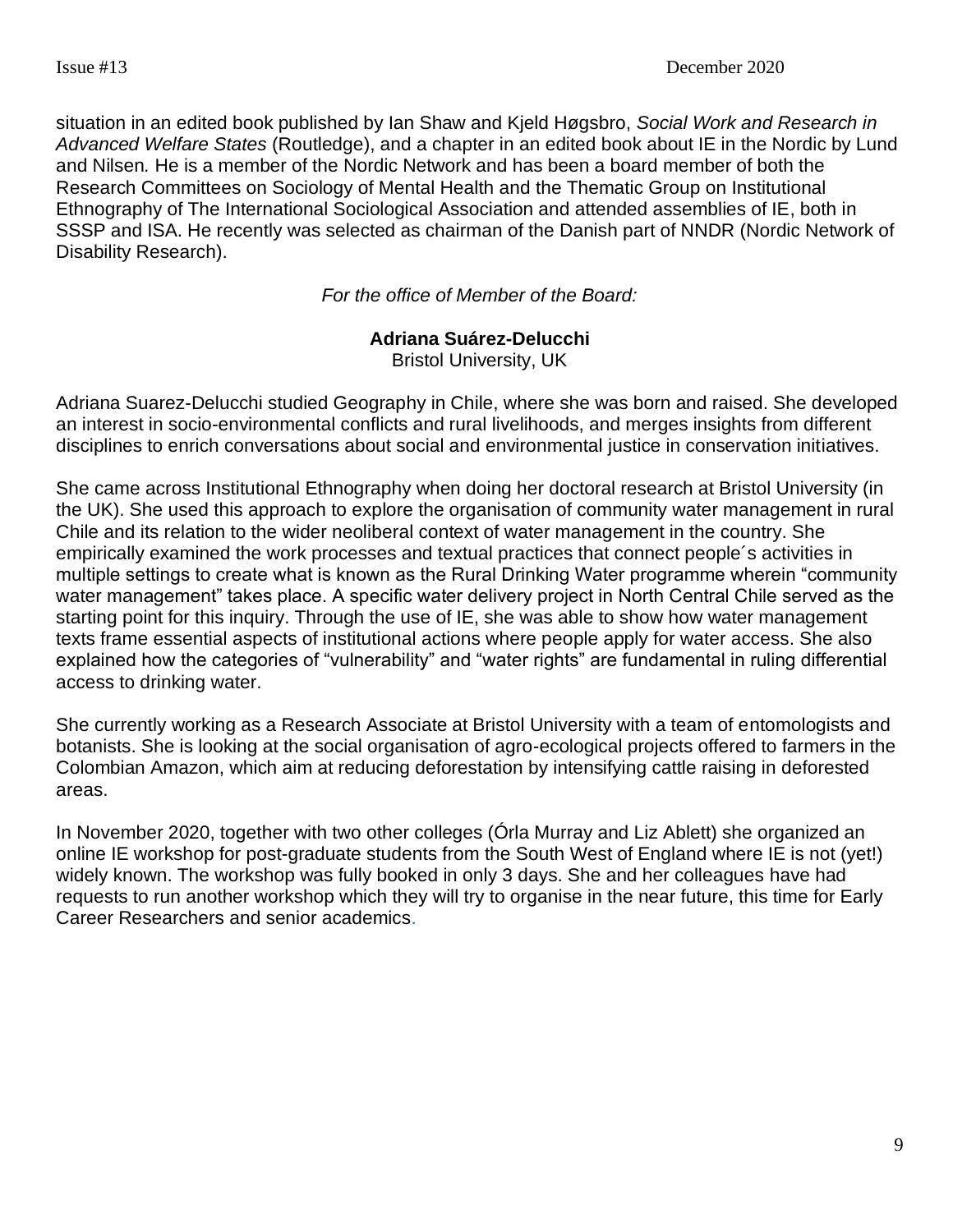*For the office of Member of the Board:*

**Morena Tartari** University of Antwerp, Belgium

Morena Tartari is a Marie Sklodowska-Curie research fellow at the Department of Sociology, University of Antwerp, Belgium. She is also an Associate Researcher at the CRFR-Centre for Research and Families and Relationships based at the University of Edinburgh.

Her ongoing research project STRESS-Mums (funded by the European Union's Horizon 2020 research and innovation programme with a Marie Sklodowska-Curie grant) is an Institutional Ethnography in four European countries (Belgium, Italy, Spain, and the UK) that investigates the single mothers' experience with the legal/judicial system during their transition from double parenting to single mothering.

With May-Linda Magnussen (Agder University), she is coordinator of the Institutional Ethnography Research Stream at the 2021 ESA Conference in Barcelona (Spain). In 2020, with Prof. May-Linda Magnussen and other European colleagues, she founded the European Network of Institutional Ethnographers. After completing the PhD in Sociology at the University of Padua (Italy) in 2012, Morena taught for four years as Lecturer-in-charge of Sociology, Sociology of Communication, Sociology of Cultural Processes, Health and Sociology at the same university in BA and MA programs.

For 2020-2021, she is chair of the Virtual Ad-hoc Committee for Transnational Initiatives in SSSP. She is a member of the Activist Award Committee for the SSSP IE Division, with Marjorie DeVault (chair) and Suzanne Vaughan. Her chapter "Institutional Ethnography and Visual Research Methods" will be published (January 2021) in *The Palgrave Handbook of Institutional Ethnography*, edited by Paul C. Luken and Suzanne Vaughan.

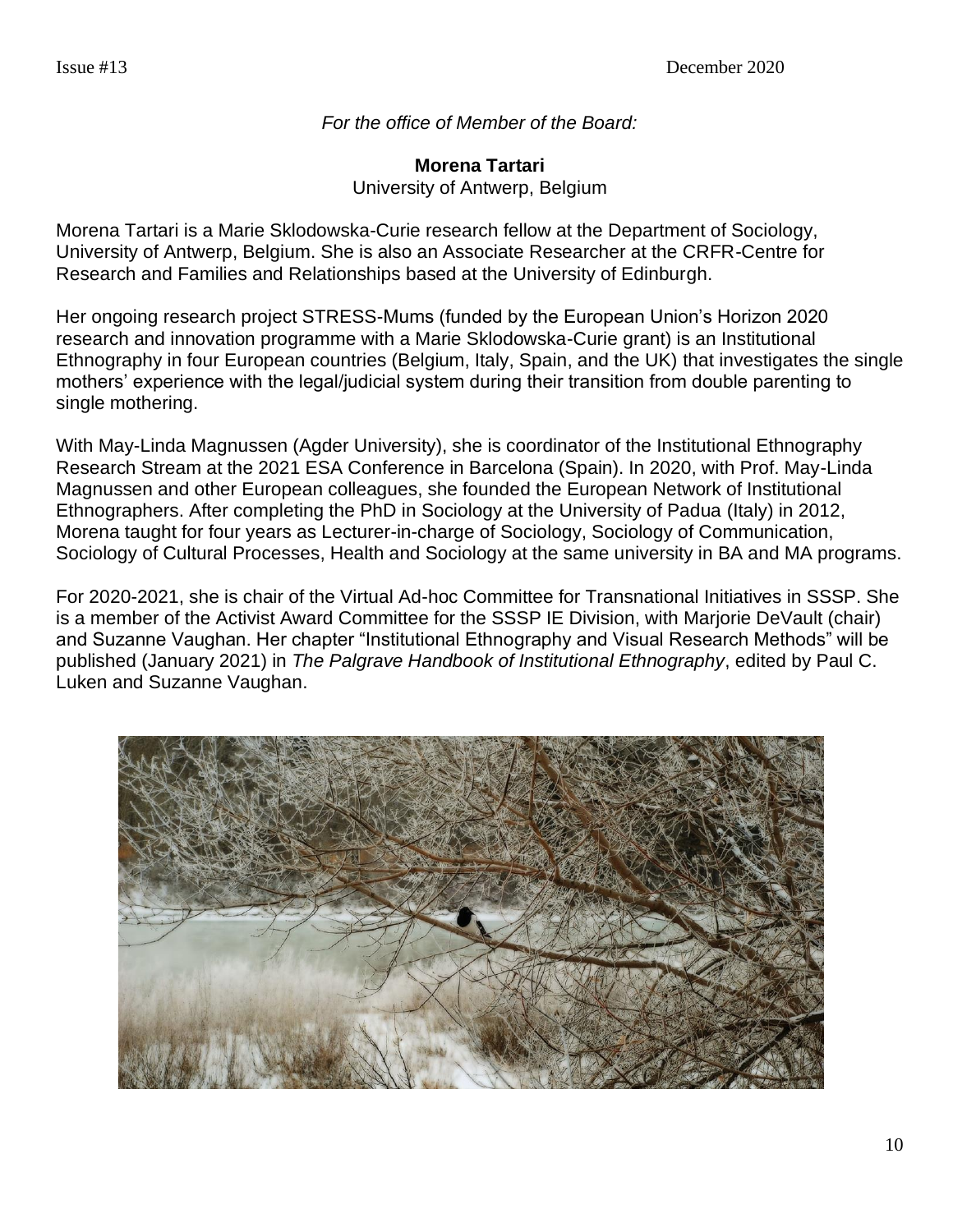# **Getting to Know our Members: New member LaNysha Tufuga Adams, PhD**

### **Interviewed over email by Rebecca Lund**



#### *Welcome to WG06, LaNysha. Can you tell us a bit about yourself?*

I've finally joined ISA! I'm LaNysha Tufuga Adams, an independent Institutional Ethnography scholar of Samoan, Native American, and African-American heritage with a background in community organizing, teaching English to speakers of other languages (TESOL), and a mother of two boys. I have an interdisciplinary background in language (Linguistics & Rhetoric) and at Columbia University during my masters degree program, I was trained as an applied linguist with expertise in educational assessments. I hold a PhD in Language, Literacy, and Sociocultural Studies from the University of New Mexico.

#### *What initially attracted you to IE?*

I was deep in the land of text replication, trying to figure out how state or school-district level policies mandated teachers' professional development experiences. While completing my dissertation proposal, I was working at the New Mexico State Legislature's unique bicameral, bipartisan Legislative Education Study Committee (LESC) as an education policy analyst. Educational policy, as a way of defining institutional relationships across space and time, institutionalizes power and dynamically impacts research, theory, and practice. Because of the

nature of my research questions and day-to-work at the LESC, I spent quite a bit of time trying to figure out how I would do a study that was most useful to teachers, who reported that they were sick of what is commonly known as "death by PowerPoint" in some of these quote-unquote professional development sessions. In the end, I was able to do so but had to incorporate survey data in an IE-kind of way in my report, to really have the results considered across various stakeholders in education at local school, district, and state levels. I can't unsee – so IE informs how I approach every social problem I encounter, where I ask what Marie Campbell has etched into the very fiber of my being: "How does this happen as it does? How are these relations organized?"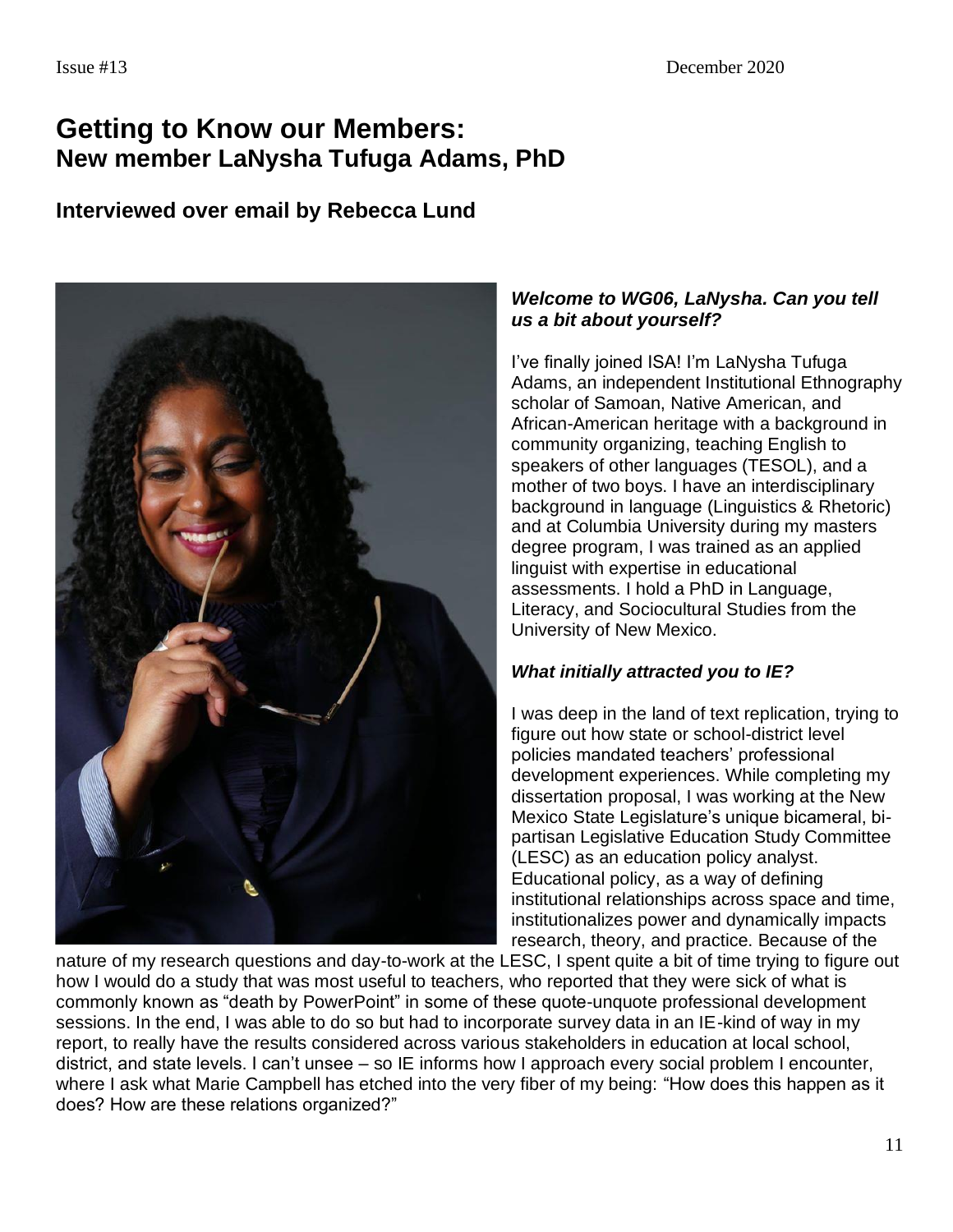#### *I understand that you have your own research and consultancy business now. Could you tell us about your current work? What are the advantages and downsides of doing IE outside of the academy?*

After 10 years of receiving many ad-hoc requests to conduct training and design workshops applying linguistics to fields such as K-12 education and technology, I finally incorporated my interests into a small business. One of my current research projects examines 50 years of IE dissertations in a scoping review with Cheryl Zurawski. We have a goal of publishing that work in a peer-reviewed journal. In another academic-focused project, I am examining doctoral student experiences as they write their dissertations, particularly those who are struggling or looking to leave the doctoral program altogether. And lastly, I am planning to conduct a large-scale IE-study of the childcare provider licensing process from the standpoint of childcare providers, with a goal of understanding how the licensing process works in order to identify where and how to improve the process for those providers. From my initial research in the U.S., I've learned that the overwhelming majority of those providers are women of color who are essentially running small businesses without structural support on very slim or no profit margins. With the lack of childcare being a massive social problem in the U.S., where almost all of the 41 million workers with kids under 18 lost childcare as a result of the COVID-19 global pandemic, 80% of all moms are juggling work and childcare, and nearly 20% of parents are without a partner doing this. Once you factor in demographics, the numbers really skyrocket. On the flip side, childcare centers are shutting down at rapid rates and according to *The Washington Post*, more than a quarter-million childcare workers have lost their jobs.

The benefit of running my own business is that for two of the three studies I'm currently working on, I am paid to pursue my passion. The downside is that I don't get paid to write up my work for others to read about. I'm currently thinking outside the box to pursue postdoctoral fellowships that will allow me to have the support to complete draft publications that are currently incomplete.

#### *You are currently the IE division chair at SSSP. What are your thoughts and priorities in terms of building an IE community in North America and Internationally?*

As IE Division Chair of SSSP, I'd love for IEers to join us and attend our monthly membership meetings. In fact, there should be discount opportunities available for all of the IE communities in which members are participants. One major priority I have is increasing the visibility of IE as a way of seeing, investigating, and pursuing social change from below. A second priority is setting up the infrastructure for a podcast, sponsored by SSSP for the IE community at large. We'd feature SSSP members; one incentive to join the Division could be to appear on this podcast. Why do a podcast? Well, podcasts make information personal, they're convenient and easy to consume, and in 2020, over 155 million people listen to podcasts every week. I'd love to collaborate with others on projects where we conduct IE studies of IE.

#### *What is your vision for IE: where would you like the debates and scholarship to go? Which kinds of developments would you like to see in the community?*

My vision for IE scholarship is to see a typology of IE across disciplines, emphasizing that IE is way more than a methodology or even a social ontology. I'd love folks on the ground to know IE exists as a way to effect transformational change. In September, the Australian Sociological Association titled an IE session as "connecting the dots between personal crises and systematic injustices." This is exactly what we do as IE´ers, but its real power lies in the change that can be made *after* the dots are connected. I want to connect with, honor, and uplift institutional ethnographers as we continue to grow as a field.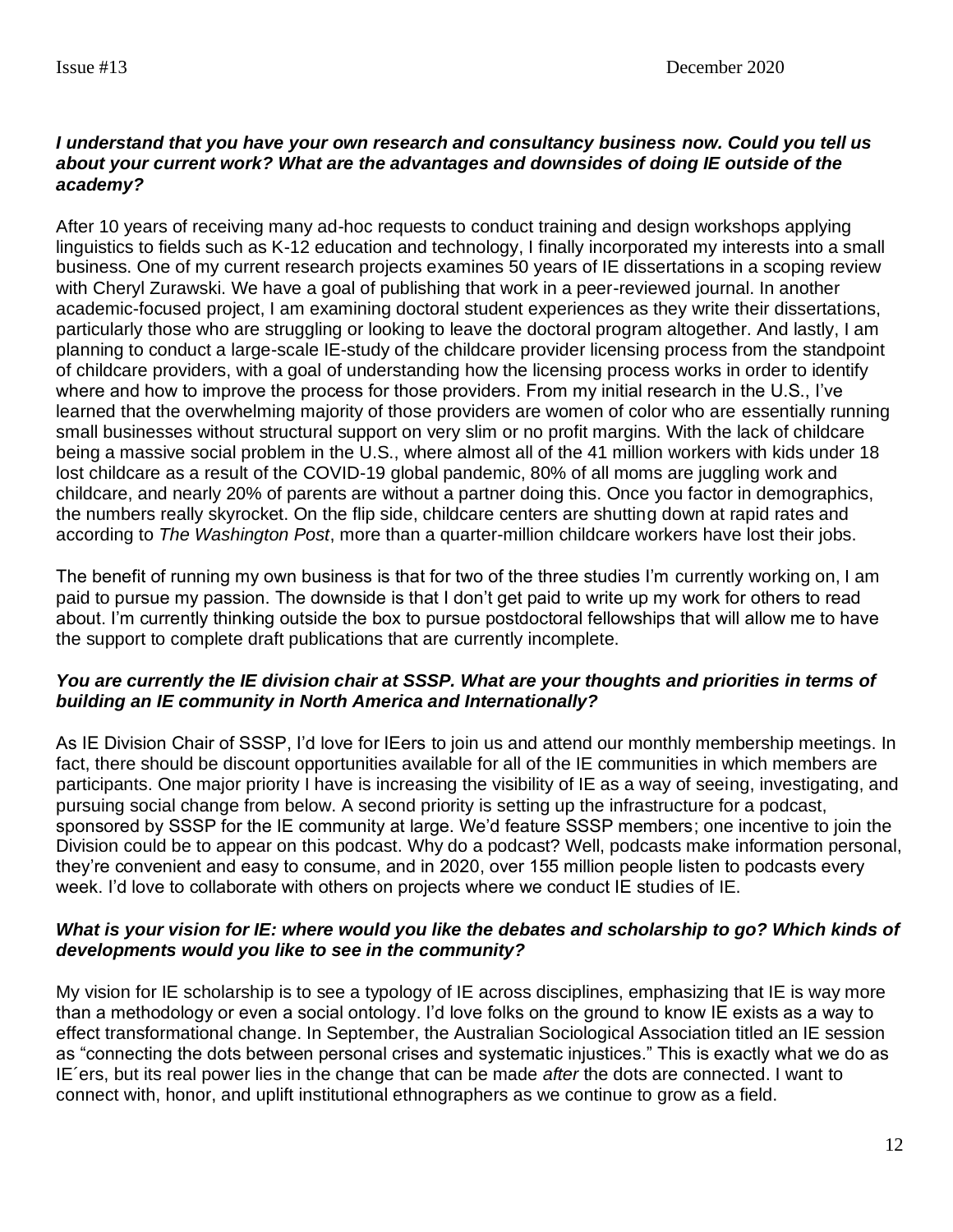## **Morena Tartari: On Forming a European IE Network**

### **Interviewed over email by Eric Mykhalovskiy**

#### *Morena, it is exciting to hear that a European IE network is being formed. Before we talk about the network, can you tell me a little bit about how you came to be involved in IE research and what it has been like for you to learn about and do IE research in Belgium?*

I completed my doctoral program in Sociology in 2012 at the University of Padua in Italy. My doctoral research study was based on the Grounded Theory approach. Along with ethnography, GT was the prevalent approach of many studies in the doctoral program that I attended. I was not completely satisfied by the GT approach, for the classical criticisms and critical aspects that I was meeting in using it, and in particular for the difficulties in connecting micro and macro levels of the social organization.

I met IE in 2015. It happened by chance. I was writing the first version of a proposal for a grant after a long break in my research activities due to family obligations. The project should have investigated single mothers' experiences with the school system. I found Alison Griffith's research on single mothering and schooling, and then I started reading the books of Dorothy Smith, *Institutional Ethnography as Practice* and *Institutional Ethnography: a Sociology for People*. In my home country, IE is not well known, so it was a very personal and "solo" journey through the IE publications that I bought one after the other. I felt many points of contacts between my personal and professional experience (I had worked for many years as a professional in the justice and public health system) and the experience of Allison Griffith.

At that time, I was (hourly paid) teaching with a child dependent on me. Furthermore, I had seen many disjunctures between my professional practice, how it was ruled by institutions, and the everyday experience of the people who I evaluated in my work. It was a difficult point of my career: I left my professional career for an uncertain academic career. I received support from SSSP and other institutions and I started attending the IE workshops at the SSSP annual meetings. Those workshops were very inspiring for me. There was a very welcoming atmosphere and, the first time I participated, I discussed the first version of my proposal in a group with Marie Campbell. That first proposal was not funded, but I was shortlisted at the second place and I collected interesting feedback from the reviewers. In 2018, I improved my proposal, I submit it to the Marie Curie Actions scheme for an individual grant. It was funded, with an excellent evaluation. In the meantime, I had started another small self-funded IE research project.

Thanks to the mobility scheme of the Marie Curie Actions, last year I moved in Antwerp (Belgium) from my home country. In both these academic environments, first at my home university in Padua and then here in Antwerp, nobody knew anything about IE. I felt very isolated. Attending the SSSP IE workshops and the ISA congress in Toronto had given to me the opportunity to meet other colleagues from Europe. My first experience of sharing ideas with colleagues in Europe was with the colleagues of the Nordic IE network. During the first month of my Marie Curie fellowship, I went to the University of Agder in Norway where I attended my first IE workshop in Europe. Outside of the welcoming environment of the Nordic IE network, I met only colleagues who felt and were really isolated like me.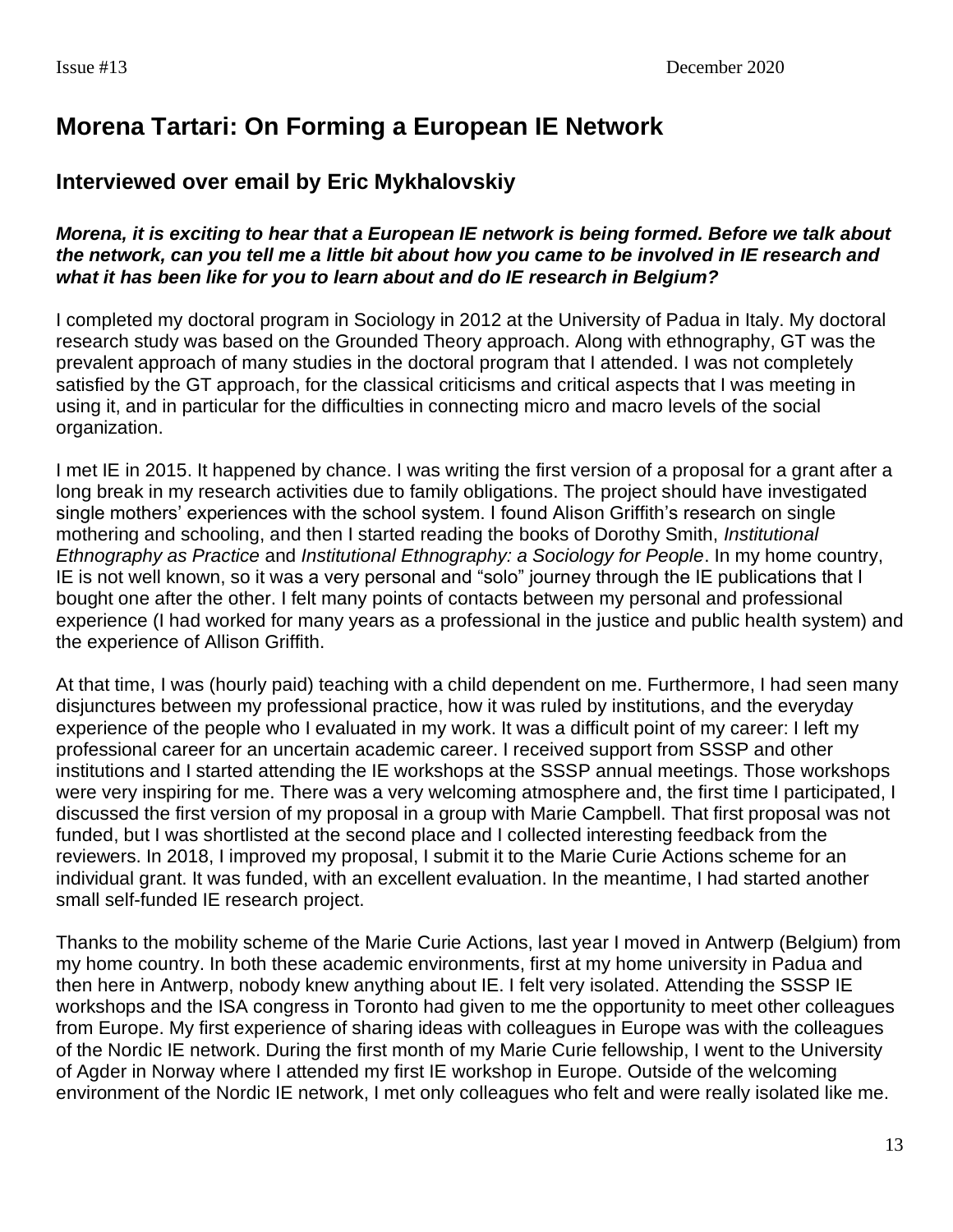The idea of the European IE network comes from there. The aim is keeping scholars connected and disseminating an IE approach in different European contexts.

#### *How would you say your experiences of doing IE research compare with other scholars working in Europe? Does IE have a presence in scholarly practice, teaching, and research networks in Europe? Are there pockets or places where IE has established a foothold?*

Only recently, I have been able to compare my way of doing IE research with the experience of the colleagues in the Nordic region, in the UK and here in Belgium. I found the exchange with the Nordic IE network very fruitful: its members are rigorous but also innovative, open to collaborate and eager to learn from everyone. The workshop at Agder University was a fantastic experience, a very inclusive experience (also for my 8-year-old son). I have been using the IE approach for a few years in comparison to other well-experienced colleagues who have applied it for decades. For this reason, for me networking and discussing with other colleagues is a necessary aspect of doing IE.

During a visit at the University of Edinburgh I met Orla Murray (who I had met for the first time in New York at the SSSP annual meeting). Orla is a supportive colleague, with a myriad of ideas. During my five-month visit in Edinburgh, I felt that there the IE perspective is much more considered and respected than in other European countries. Then, I found the address of another IEer, Sarah Murru, in the proceedings of the 2018 ISA congress and I got in touch with her. I discovered that she works in Leuven, a small Belgian town a few kilometers from Antwerp where I live. We met for a chat about our fieldworks and it was extremely fruitful and empowering.

I think that each of these colleagues has their personal style of conducting an IE, they apply IE to different social problems, but they all have a valuable commitment and passion for IE and for what they are doing. Among colleagues, we shared the idea that we felt alone and we need a means for connecting with each other and also for making our knowledge more valuable outside our own research studies. Not all colleagues in Europe have the financial capacity to attend in-presence workshops outside Europe. Isolation is a bad companion when you have fieldwork to conduct and many doubts, from theoretical to methodological doubts. We can find comfort in reading publications, but sometimes a chat with a colleague can be more helpful.

In Europe, outside the Nordic countries, IE is often not present in scholarly practice, teaching and research networks. For example, in my home country, many scholars do not know IE and confuse it with organizational ethnography or with other ethnographic methods. They ignore IE (and its potential) as a theoretical approach. In the ESA, there is not a working group or a research network on IE. Therefore, I contacted some European colleagues and I launched the idea of participating in the ESA call for a Research Stream. May-Linda Magnussen from Agder University shares with me the role of coordinator of the RS. The writing of the submission was a collective effort shared among me, May-Linda, Orla Murray (Imperial College, London, UK), Sarah Murru (University of Louvain, Belgium), Liz Ablett (University College Dublin, Ireland), Adriana Suarez-Delucchi (University, of Bristol, UK). The RS is an opportunity for networking, for growing as a group of scholars, for sharing ideas about how IE can be developed in academic and professional European contexts.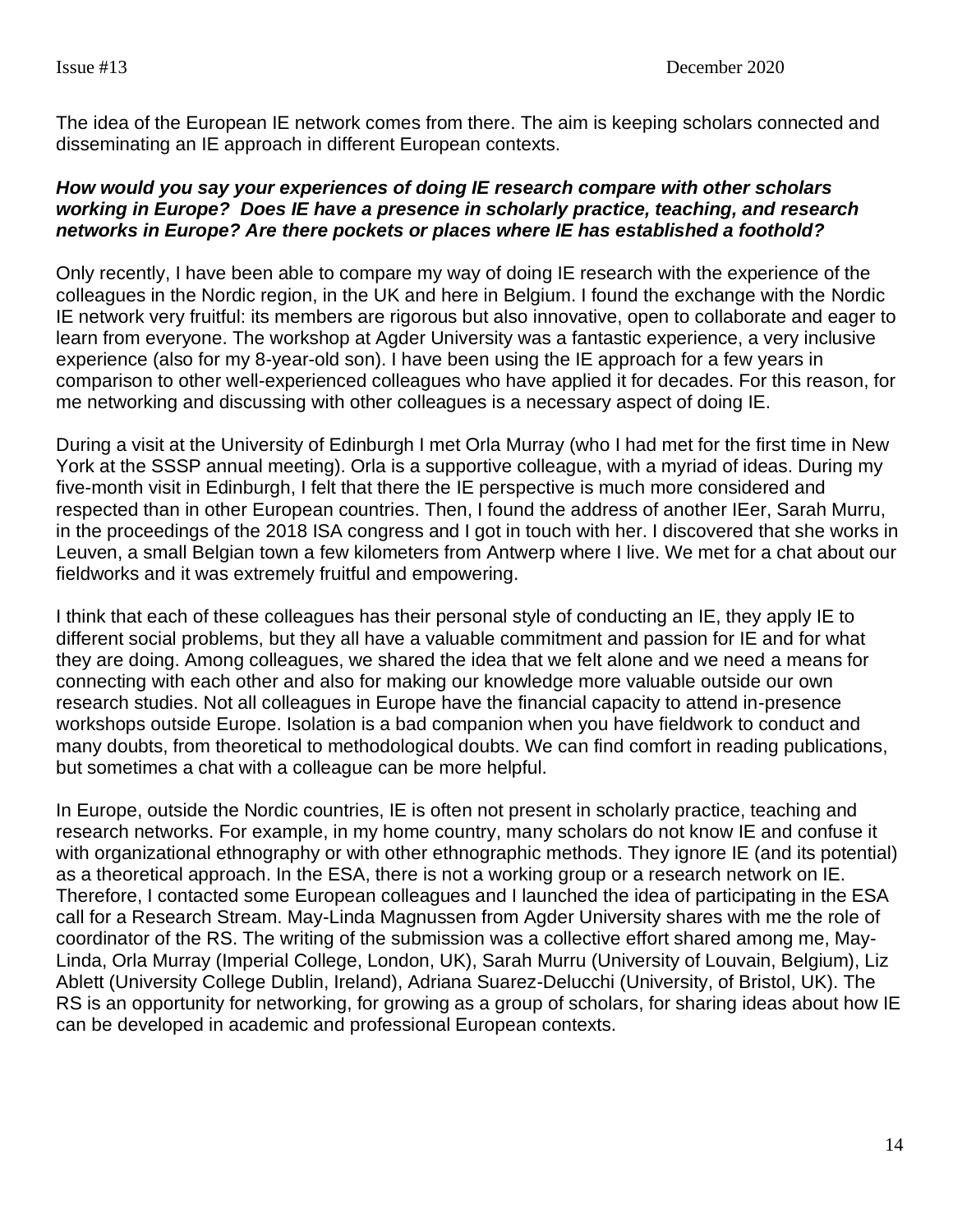#### *Are there other aspects of your experiences of doing IE research that have led you to create the European Network of Institutional Ethnographers?*

I am conducting an IE in four European countries (online, due to the Covid-19 situation, and at the same time). Doing it by myself, alone, is a challenge. However, knowing that I have colleagues who have experience with European institutions, contexts and cultures and that I can rely on them for a discussion helps me a lot. Then, a network helps us in consolidating the IE approach in European academic institutions, in building opportunities for knowledge exchange for young and less young scholars.

#### *What's the vision for the Network? What are its key objectives, how will it function and what specific challenges do you anticipate?*

The key objectives of the European Network are connecting IEers who are based in Europe or who have interest in developing IE knowledge and IE research projects in Europe. However, we also aim to connect scholars who are conducting or are interested in developing research studies inspired by IE. We would like to do it connecting well-experienced researchers from Canada and the U.S. and researchers and students in Europe. Personally, I am grateful to IE "veterans" and I know that also other colleagues who joined the Network are really inspired by the work of the founding members of the IE international community. The European Network will grow in connection with the other networks in Canada and the U.S., for example with the consolidated networks of SSSP and ISA. The Network's vision concerns consolidating a network that might give a voice to IEers in ESA and in European (academic and not academic) institutions.

#### *Can institutional ethnographers working outside of Europe participate or otherwise support the Network?*

Yes, absolutely. In these months, we have found valuable support from IEers working outside Europe. We are glad to host their participation in the events and activities we will organize. Furthermore, we are glad to invite them to participate in the 2021 ESA conference in Barcelona. The call for the IE Research Stream will open by November 2020. Probably, the conference will have a mixed organization (in-presence and online) and this will facilitate the participation of many scholars outside Europe.

#### *What do you see as your next steps in building the Network and IE in Europe?*

Our next step in the short term will be giving visibility to the IE Research Stream call for papers for the next ESA conference and allowing the participation of many colleagues. We have already contacted many scholars in different universities who utilize IE or who conduct "IE-inspired" studies. Then we will have a first event next Spring 2021 organized at the University of Antwerp with scholars from the U.S., Canada and Europe. Furthermore, we are planning innovative activities for involving IEers and other scholars in our network and keeping it not only active but also effervescent.

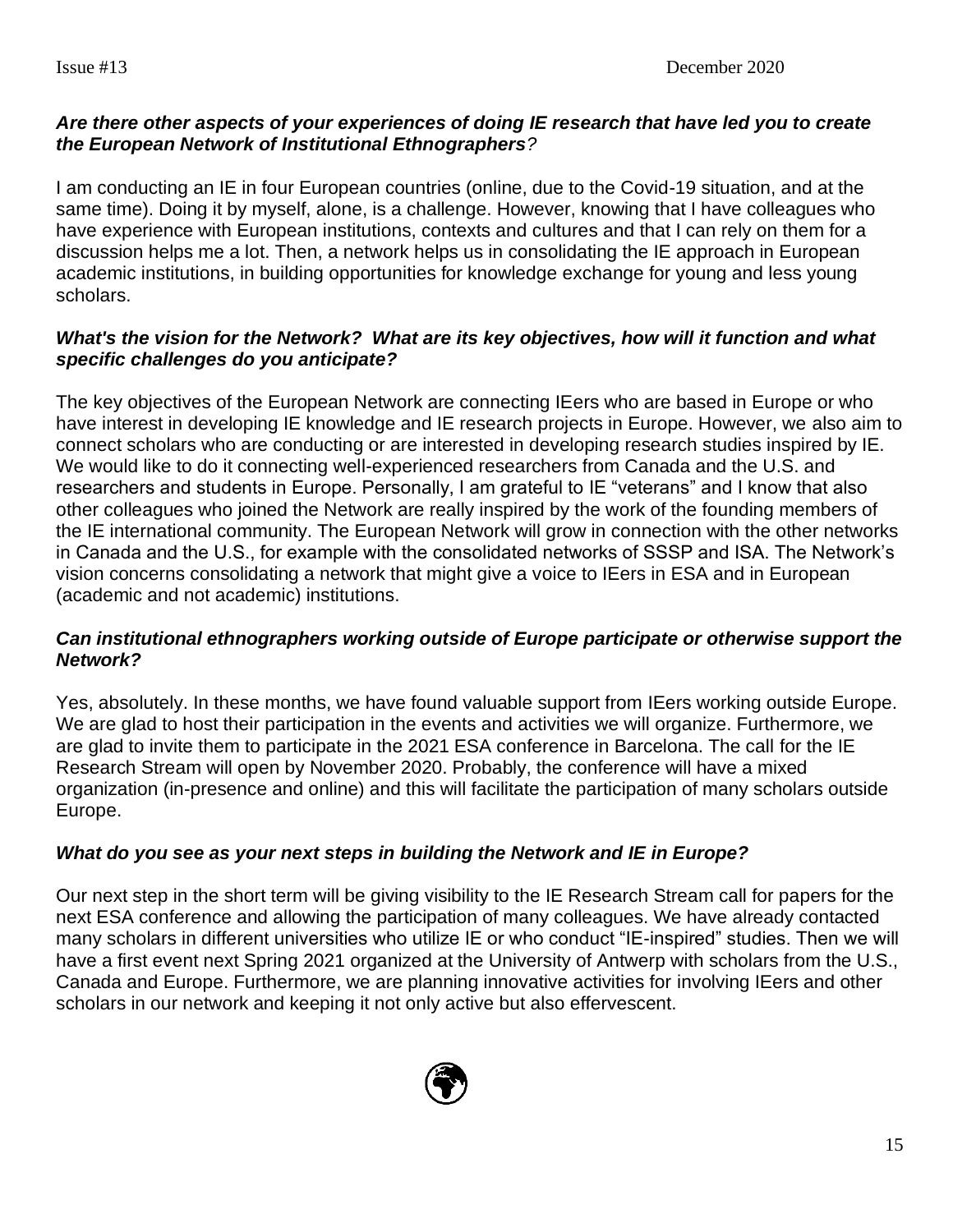# **Regional News**

### **Norway**

**1. FEMPROF: Institutional exploration and change for a more equal and diverse academia,** is a three-year research project funded by the Norwegian Research Council. The project will develop new and important knowledge on gender and diversity and contribute to increased gender equality and diversity in the sector. The research draws on institutional ethnography (Dorothy Smith 2005) to ensure that the researchers' attention is not ruled by theoretical concepts or dominant academic discourses. Moreover, it is significant that the research is made relevant to the academics we study. By making visible the practices and relations that shape their lives, we hope to point towards possibilities for change.

The research project, FEMPROF, which is led by Hege Wallewik, is organized in five Working Packages with the following titles: 1) A discourse theoretical exploration of the excellence ideal (led by Jørn Cruickshank) 2) What does the excellence criteria mean for the research conducted at UiA? (led by Rebecca Lund) 3) How is excellence being done by UiA and how does this affect men's and women's research careers? (led by Hanne Haaland) 4) Ways in and out of academia and consequences for research careers at UiA. (led by Tale Steen-Johnsen) 5) Everyday life, academic being and networks at UiA (led by May-Linda Magnussen).

FEMPROF will also connect the participating associate professors/post docs with a team of professors to try out, disseminate from and potentially revise a systematic, effective and ethically sound way of doing professorship promotion.

2. May-Linda Magnussen and Ann Christin Nilsen are editors of a special issue about Institutional Ethnography in the *Norwegian Journal of Sociology*, due to be published in the first quarter of 2022. The editors have invited empirical and theoretical contributions in Norwegian/Scandinavian languages that discuss, problematize and reflect on how IE can enrich sociological thought in the Nordics. As such, the special issue will contribute to the Nordic legacy of IE.

#### **Submitted by Rebecca Lund**



### **Australia**

A small group of institutional ethnographers from Australia continue to meet regularly to discuss all things IE.

We would like to wish **Jeanine Gallagher** best wishes for her continued recovery. Jeanine has experienced a great deal of disruption to her IE work and thesis over the past year, after having had an accident that has resulted in numerous surgeries.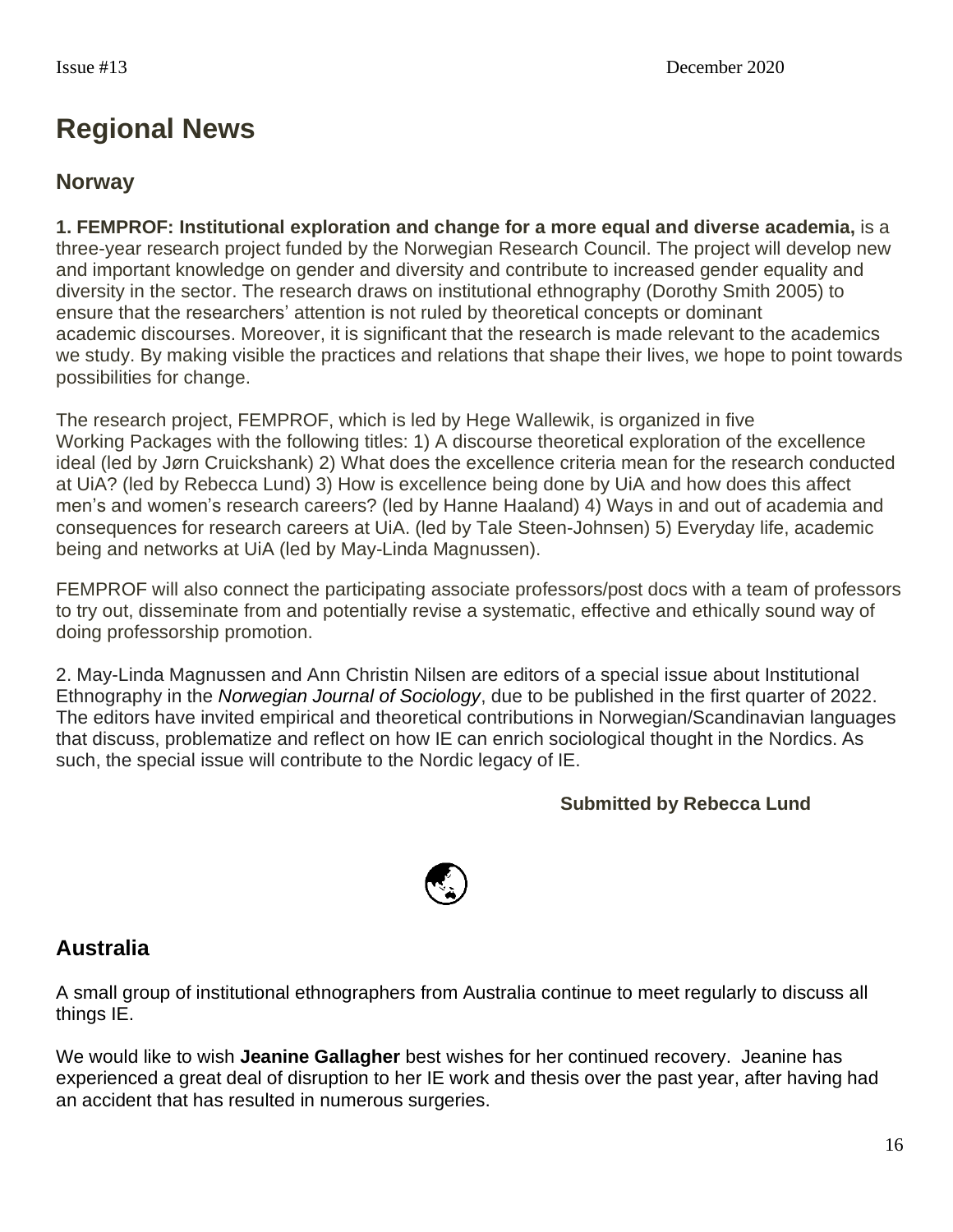#### *IE Event: TASA Presentation by Naomi Nichols*

Through The Australian Sociological Association (TASA), we recently organised an online session with **Naomi Nichols**, who gave an excellent presentation. The session was hosted by **Sophie Hickey**, who currently heads TASA's Applied Sociology research group. The recording of Naomi's talk can be viewed on You-Tube [here.](https://www.youtube.com/watch?v=B7C6yovK59o&feature=youtu.be)

#### *IE research projects*

Nerida Spina is working on a project with Lisa Van Leent exploring curriculum texts and policies in Australian primary (elementary) schools, and how these texts coordinate teachers' work with regards to diverse genders and sexualities.

Sophie Hickey will present at the TASA national conference in November: *Institutional inertia: Interrogating the everyday work of hospital staff trying to improve healthcare for First Nations people*

#### **Submitted by Nerida Spina**

### **European IE Network**

The 2021 European Sociological Association Conference in Barcelona approved an IE Research Stream. The coordinators are: May-Linda Magnussen, University of Agder, Norway, and Morena Tartari, University of Antwerp, Belgium). For more information, go to [https://www.europeansociology.org/about-esa-2021-barcelona/programme.](https://www.europeansociology.org/about-esa-2021-barcelona/programme) The ESA Call for Papers is planned to be issued by the end of the year 2020.

The webinar "IE in Europe: connecting and growing as a network" will be hosted by the University of Antwerp at the end of May 2021 through Zoom. It will be coordinated by Morena Tartari. The webinar will host six presentations of research projects and publications, a roundtable and a meeting of the IE European Network coordinators. Details for registration will be announced through Facebook and by mailing lists.

#### **Submitted by Morena Tartari**

#### **Brazil**

Maria de Lourdes Beldi de Alcantara, Medical Anthropologist, University of Sao Paulo, Brazil (USP), recently organized a dialogue between Dr. Elnara Negri, an international medical expert on Covid-19, and indigenous Pentecostal Church members of the Dourados Reserve about Perspectives on Covid-19. The dialogue was sponsored by the Department of Medical Anthropology at the University of Sao Paulo.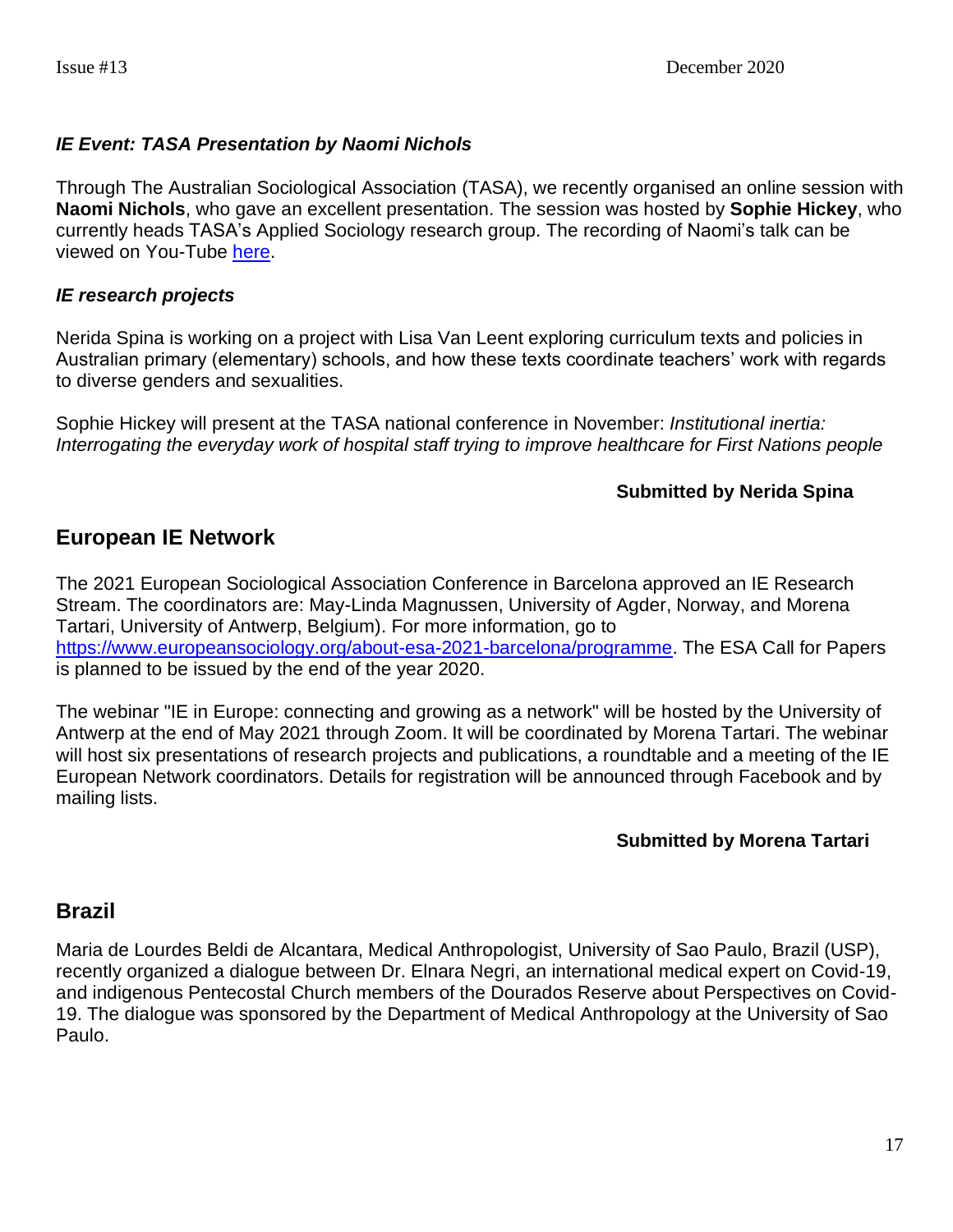Dr. Elnara is a physician and researcher with the Clinical Hospital at USP and Sirio Lebanese Hospital in Sao Paulo She has received an award for best article in *Lancet* about Eparina (heparin) as a new clinical treatment for Covid-19.

The purpose of the dialogue, held on 29 September, was to build an intercultural dialogue about how the indigenous populations can protect themselves against the COVID-19, particularly to answer the question: how can indigenous populations adopt WHO protocols? This is one of many dialogues sponsored by the department to promote intercultural understanding among indigenous people in Brazil and the medical world.

#### **Submitted by Maria de Lourdes Beldi de Alcantara**

### **UK: Institutional Ethnography gets to Bristol**

#### **by Adriana Suárez-Delucchi**

I was excited at the beginning of 2020 as I had secured funds to run an IE workshop at the University of Bristol. Our special guest would have been Prof. Lauren Eastwood, who was going to visit Bristol to present her work at the School of Geography and sit on my viva panel. However, on March 23rd we realised that having Lauren in Bristol and an IE workshop were not going to happen as planned. Instead, and due to the pandemic, I had an online viva and the workshop got cancelled.

However, together with Órla Murray and Liz Ablett we redrafted our proposal and designed an online event that would introduce IE as a feminist approach to analysing texts and mapping organisations. Our audience was made up of doctoral students from the South West of England and our workshop finally took place on October 26.

However, together with Órla Murray and Liz Ablett we redrafted our proposal and designed an online event that would introduce IE as a feminist approach to analysing texts and mapping organisations. Our audience was made up of doctoral students from the South West of England and our workshop finally took place on October 26.

**Link to our workshop here**: [https://www.eventbrite.co.uk/e/institutional-ethnography-feminist](https://www.eventbrite.co.uk/e/institutional-ethnography-feminist-interdisciplinary-bottom-up-research-tickets-99693832938)[interdisciplinary-bottom-up-research-tickets-99693832938](https://www.eventbrite.co.uk/e/institutional-ethnography-feminist-interdisciplinary-bottom-up-research-tickets-99693832938)

We wanted to offer participants a very practical opportunity to familiarise themselves with IE and for them to feel inspired to explore how it could help them approach their research in an innovative way. To our surprise, four days after registration was advertised, all spaces were gone!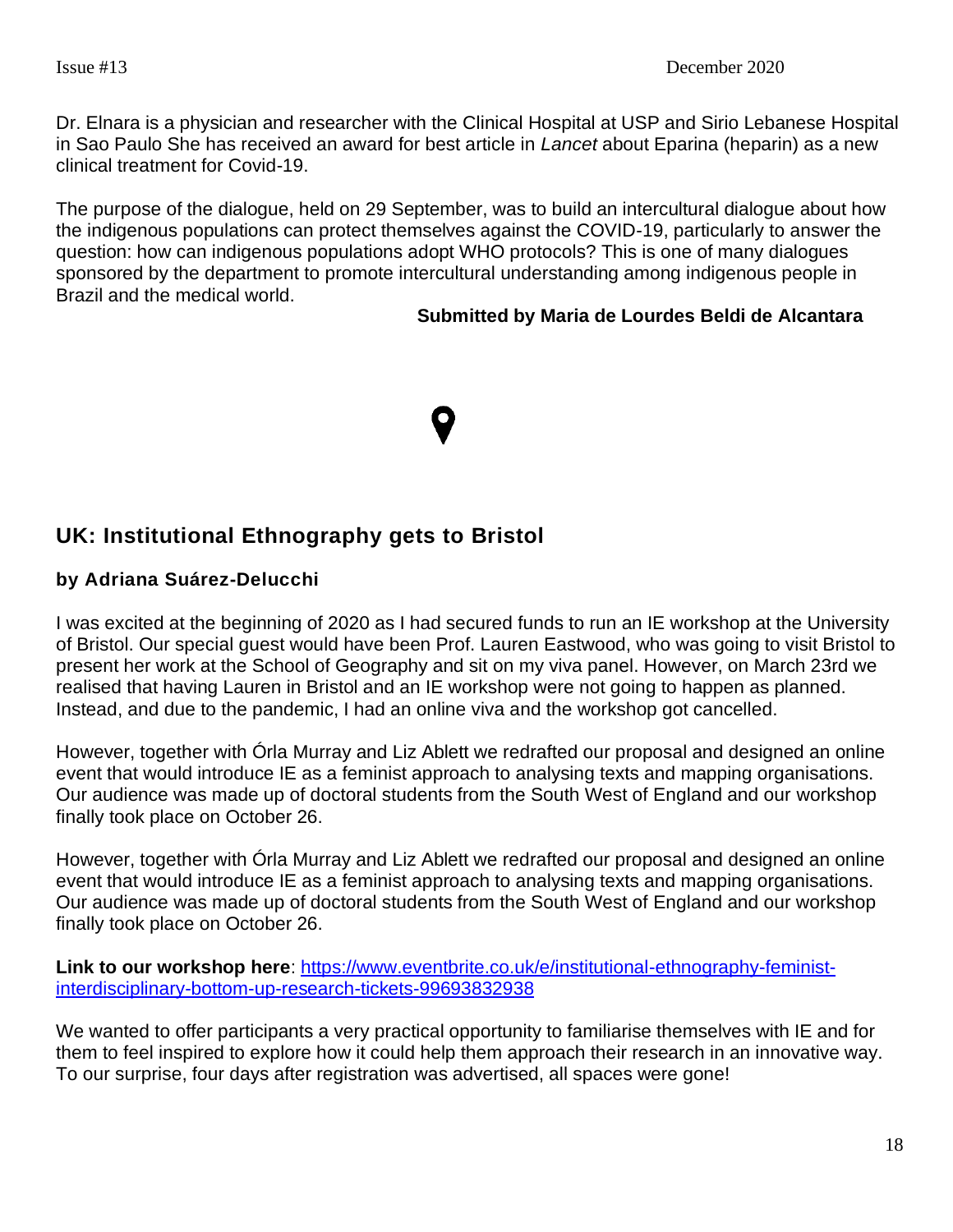Órla provided her amazing videos where she worked together with an illustrator to graphically communicate IE's main concepts. Liz and I gave a presentation about our doctoral projects which used IE to explore two very different institutions: English local governments, and water management in Chile. We wanted to show IE's versatility and the fact it can be used in a wide range of research areas.

We asked attendees to write a paragraph in advance of the workshop explaining what their research was about. During the afternoon we worked in smaller groups and discussed the ways in which participants could apply IE to their own research. They also brought a text they thought was relevant to their exploration. In this way, they were able to analyse texts with the resources provided.

We received excellent feedback from participants and got messages from across the UK asking us to run another one, which shows how eager people are to learn more about this approach. One of our aims with this workshop was to expand the IE community to the East of the Atlantic, and we are happy to say it is already happening!

We are currently working together with the South West Doctoral Training Partnership to put together another workshop, this time more focussed on Early Career Researchers and Academics.

#### **Adriana's bio:**

I'm a Geographer and a social environmental scientist currently working as a Research Associate at Bristol University. I am part of an interdisciplinary team of entomologists, botanists, and social scientists, where I am exploring the social organisation of agro-ecological projects offered to small farmers in the Colombian Amazon.

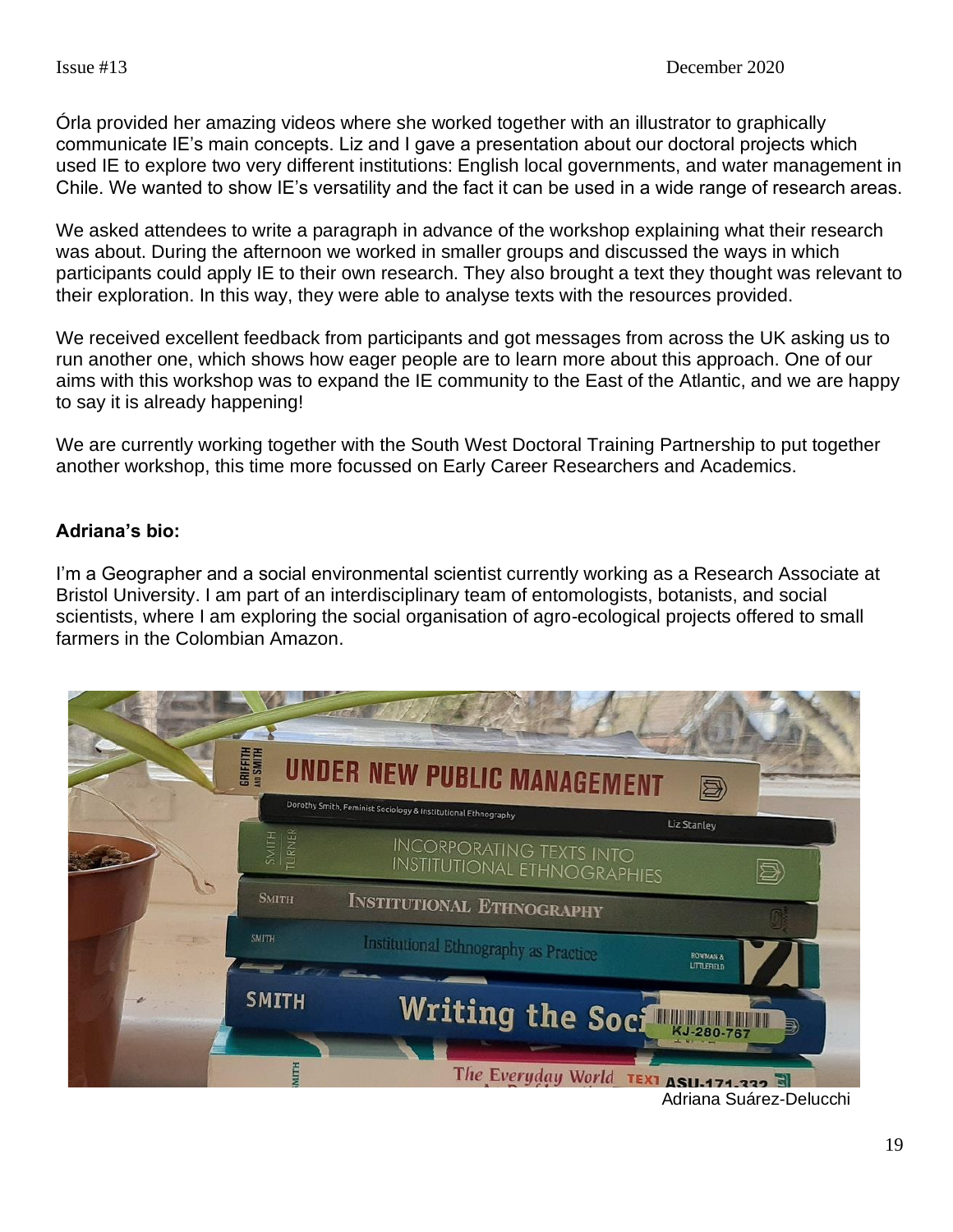# **Landmark IE Handbook Out in December**

**By Suzanne Vaughan**



*The Palgrave Handbook of Institutional Ethnography,* edited by Paul C. Luken and Suzanne Vaughan, will be published in December 2020. Our publisher tells us that the on-line version of the book will be available sometime in December while the hardcopy version will be available in early 2021.

This project began at an informal dinner with current and past officers and several members of the Thematic Group of Institutional Ethnography (now a Working Group) during the 2018 ISA World Congress of Sociology in Toronto, Canada. As we began this project, these colleagues continued to encourage and support us as we assembled the institutional ethnographic work included in this volume. In addition, Paul and I learned immeasurably from the authors about the potential of institutional ethnography to show us "how things happen as they do": about the diversity of institutional ethnographic work done in various countries; about the struggles many have faced in maintaining epistemological and ontological commitments as they

incorporate other methods or frameworks; about how transnational/global relations organize education, environmental policies and practices, and indigenous and human rights; about how public sector management regimes across different countries and service arenas organized frontline work; and about activists' efforts to bring about change within their communities.

In this volume some twenty-seven chapters written by thirty-eight contributors address the theoretical richness of institutional ethnography as a mode of inquiry and touch upon the debates inside and outside our field. Here scholars and social activists from Canada, Australia, Italy, New Zealand, Norway, Taiwan, the U.K. and the United States, in sociology and other fields including geography, politics, education, social work, linguistics, health and medical care, child family studies environmental studies, and other social-service related fields use the ontological insights of institutional ethnography to uncover the social relations shaping the everyday world in which we live.

Here is a little about the organization of the handbook. Although we recognize that many of the chapters overlap with other sections, the handbook chapters are organized into six sections. Part 1 focuses on the historical and ontological roots of the alternative sociology in the on-going work of Dorothy E. Smith and others. Part 2 is organized around the ways in which institutional ethnographers are developing new research strategies and exploring new challenges as they investigate institutional relations. Part 3 includes chapters whose beginning point is in the local but move ethnographically to explicate global/transnational ruling relations. Part 4 is about making change in communities. In this section activists/authors discuss the ways in which they use Ellen Pence's Institutional Analysis (Pence and Sadusky, 2005, 2006) and/or George Smith's Political Activist as Ethnographer (Smith, G.1990) to transform people's lives. In Part 5 although authors in this section are inspired by Griffith and Smith's *Under New Public Management* (2014), many of these chapters written by a new generation of researchers have taken up their investigations in very different settings and entirely new geographical locations. The final section, Part 6, bringing together new approaches and perspectives,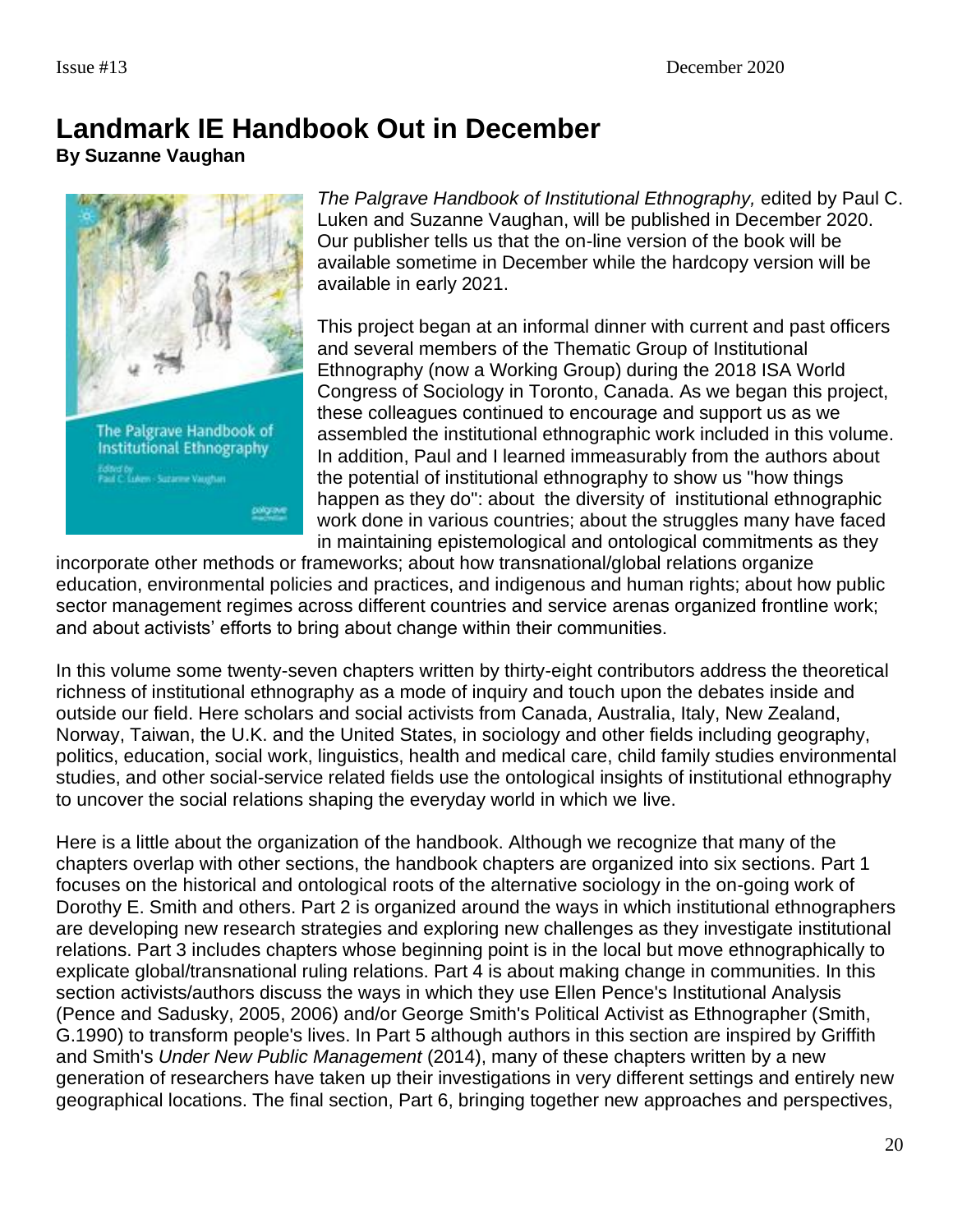includes chapters whose authors have begun to experiment with incorporating other theoretical frameworks with similar epistemological and ontological commitments into their investigations of the social.

A word about the cover is warranted here. The handbook is dedicated to the memory of Alison I. Griffith, our first president of the ISA Working Group of Institutional Ethnography. The cover, titled "Walking the Ravines of Toronto," is a drawing by Herbert Hughes, who we asked to produce a sketch of two women walking through a ravine. It is inspired from a quote by Dorothy Smith about the early days of developing a project on mothering work and schooling with Alison. The quote comes from a chapter Dorothy wrote on "Institutional Ethnography" in Tim May's edited volume, *Qualitative Research in Action* (2002) where she discusses the dialogic nature of inquiry into the social. The chapter ends with further elaboration of terms she uses throughout the chapter. The RAVINES IN TORONTO is one of the terms in the glossary. Here is the quote:

On long walks through the RAVINES IN TORONTO we shared stories of our mothering work, of our children's struggles, of our fear of interfering, of pushing teachers too hard, of not pushing them not hard enough. Our explorations opened up the social relations and organization of schooling as those in relation to which women's work as mothers is done. (p. 24)

We look forward to the publication of the Handbook and hope that its contents enliven discussion among seasoned IEers and those new to field.



*Suzanne Vaughan and Paul Luken at the 2008 ISA Forum of Sociology in Barcelona, Spain, where Suzanne and Paul gathered ISA member signatures to establish the Thematic Group on Institutional Ethnography.*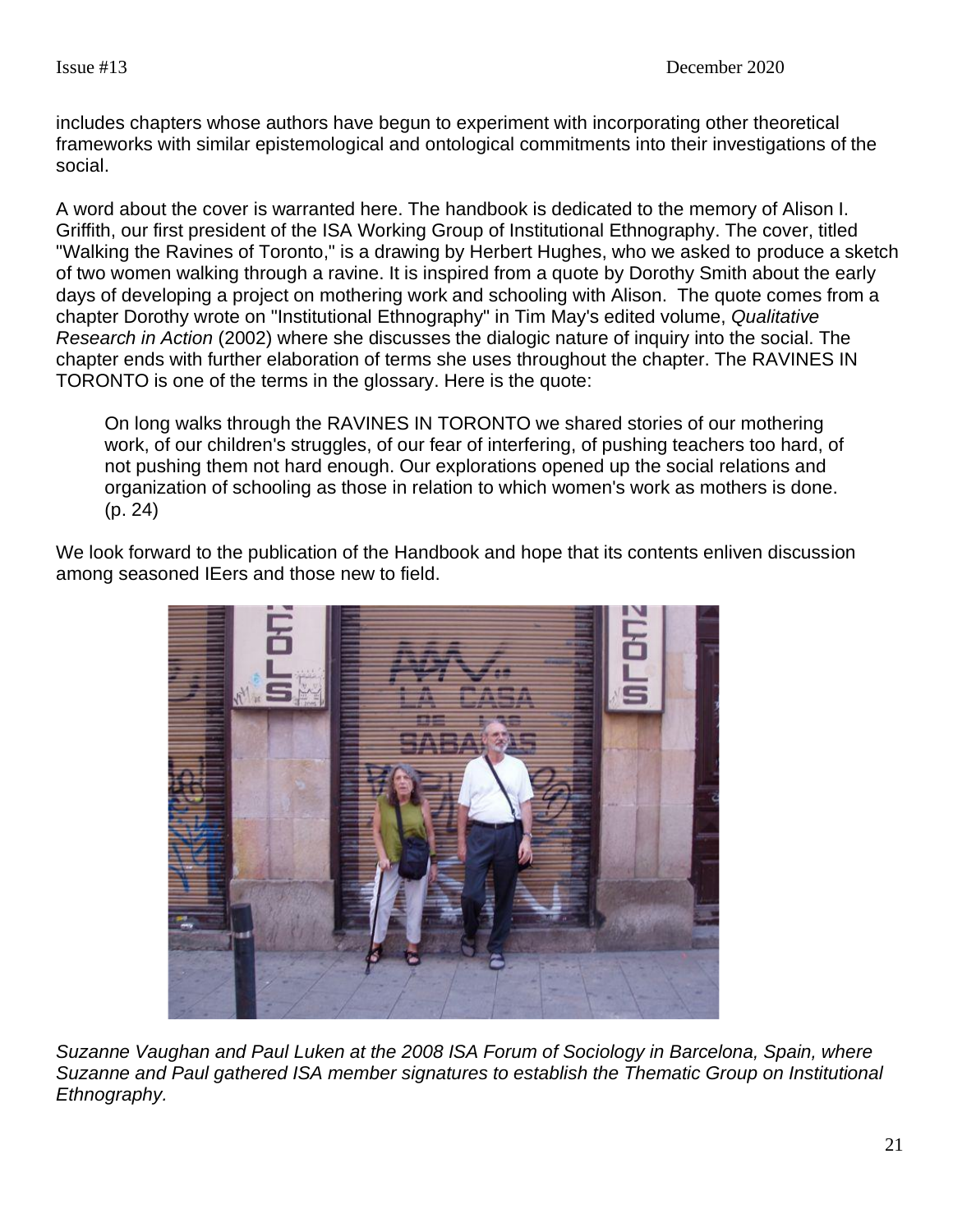# **New Publications**

Jones, A., Spina. N., Harris, J., & Azordagen, J. (2020). Governing the 'good' casual academic: Institutionalised 'Othering' practices. In M. Murphy, C. Burke, C. Costa & R. Raaper, eds., *Theorising the university: critical perspectives on institutional research.* Bloomsbury.

Murray, Órla Meadhbh. (2020). Text, process, discourse: Doing feminist text analysis in institutional ethnography. *International Journal of Social Research Methodology*. DOI: [10.1080/13645579.2020.1839162](https://doi.org/10.1080/13645579.2020.1839162)

Spina, Nerida. (2020.) *Data Culture and the Organisation of Teachers' Work: An Institutional Ethnography.* Routledge.



*Data Culture and the Organisation of Teachers' Work* provides an indepth look at how the political and media scrutiny of teachers, pupils and schools now organises teaching and learning. Spina also examines how educational data is used in schools, and where it fails to take account of the everyday experiences of school leaders, teachers and students.

Drawing on primary research, and discussing practice in relation to the National Assessment Programme: Literacy and Numeracy (NAPLAN), this book discusses the strengths and weaknesses of a data-driven approach, the restrictions this can impose and how to navigate them as a teacher.

Ideal for scholars and postgraduate students of education, this book provides a comprehensive institutional, ethnographic look into the daily lived experiences of teachers, and the effects of standardised testing.

# **Announcements**

Congratulations to **Kirsten Small** on the completion of her PhD at Griffith University in Australia. Her thesis, entitled "Social Organisation of the Work of Maternity Clinicians Related to a Central Fetal Monitoring System" is available [here.](https://research-repository.griffith.edu.au/handle/10072/392850) Check it out!

**Annetta Cayas** at Queensland University of Technology is about to present her confirmation (the first major milestone for her PhD) on her research: *Parenting-for-schooling: An institutional ethnography on the parenting practices in support of schooling.* Best of luck, Annetta! We look forward to hearing you present on your research at future IE conferences.